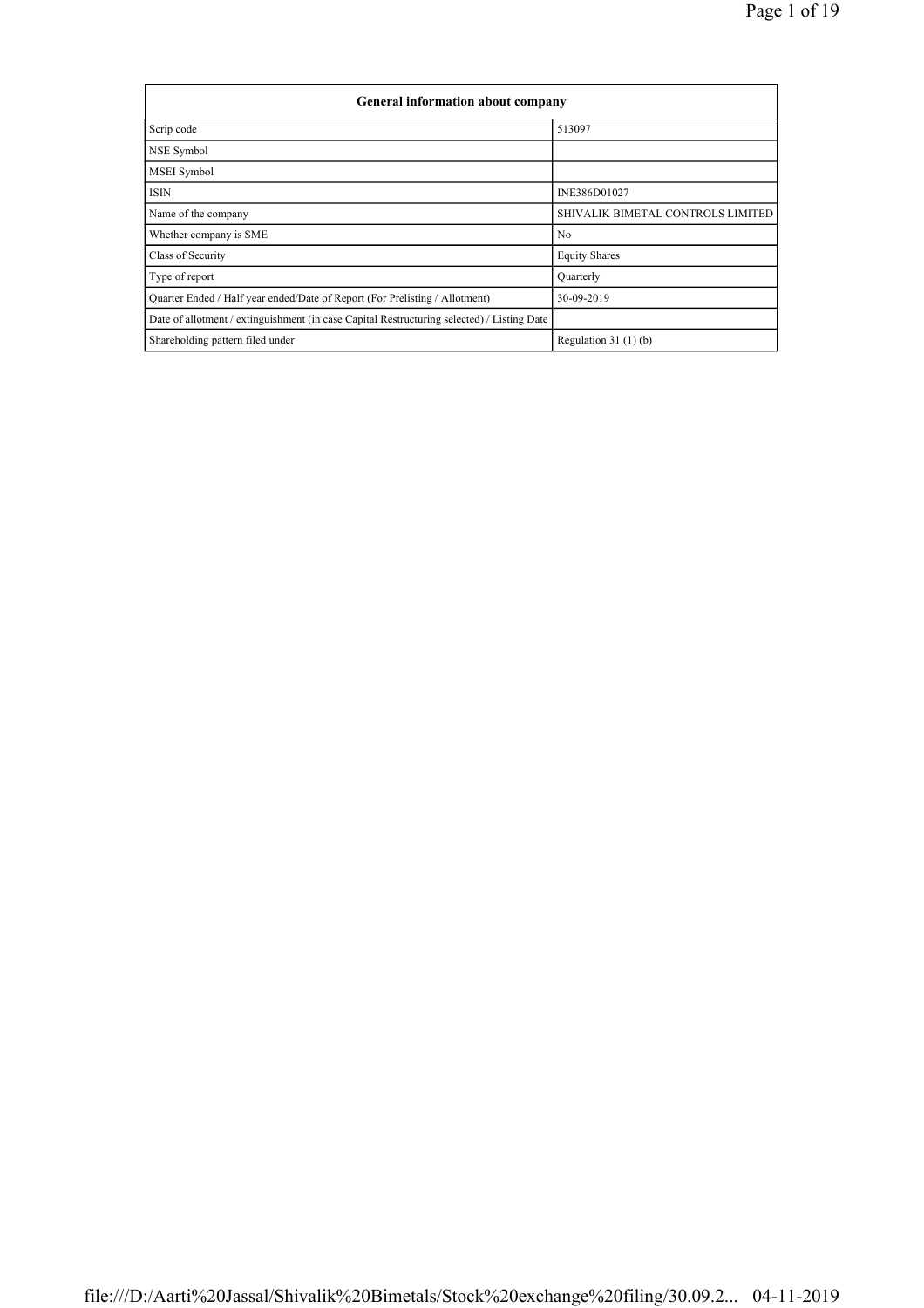|                | <b>Declaration</b>                                                                        |                |                                |                       |                            |  |
|----------------|-------------------------------------------------------------------------------------------|----------------|--------------------------------|-----------------------|----------------------------|--|
| Sr.<br>No.     | Particular                                                                                | Yes/No         | Promoter and<br>Promoter Group | Public<br>shareholder | Non Promoter-Non<br>Public |  |
|                | Whether the Listed Entity has issued any partly paid up<br>shares?                        | No             | N <sub>0</sub>                 | No                    | N <sub>0</sub>             |  |
| $\overline{2}$ | Whether the Listed Entity has issued any Convertible<br>Securities?                       | No             | N <sub>0</sub>                 | No                    | No                         |  |
| 3              | Whether the Listed Entity has issued any Warrants?                                        | N <sub>0</sub> | N <sub>0</sub>                 | N <sub>0</sub>        | N <sub>0</sub>             |  |
| $\overline{4}$ | Whether the Listed Entity has any shares against which<br>depository receipts are issued? | No             | N <sub>0</sub>                 | N <sub>0</sub>        | No.                        |  |
| 5              | Whether the Listed Entity has any shares in locked-in?                                    | N <sub>0</sub> | N <sub>0</sub>                 | No                    | N <sub>0</sub>             |  |
| 6              | Whether any shares held by promoters are pledge or<br>otherwise encumbered?               | No             | N <sub>0</sub>                 |                       |                            |  |
| $\overline{7}$ | Whether company has equity shares with differential<br>voting rights?                     | N <sub>0</sub> | N <sub>0</sub>                 | No                    | N <sub>0</sub>             |  |
| 8              | Whether the listed entity has any significant beneficial<br>owner?                        | No             |                                |                       |                            |  |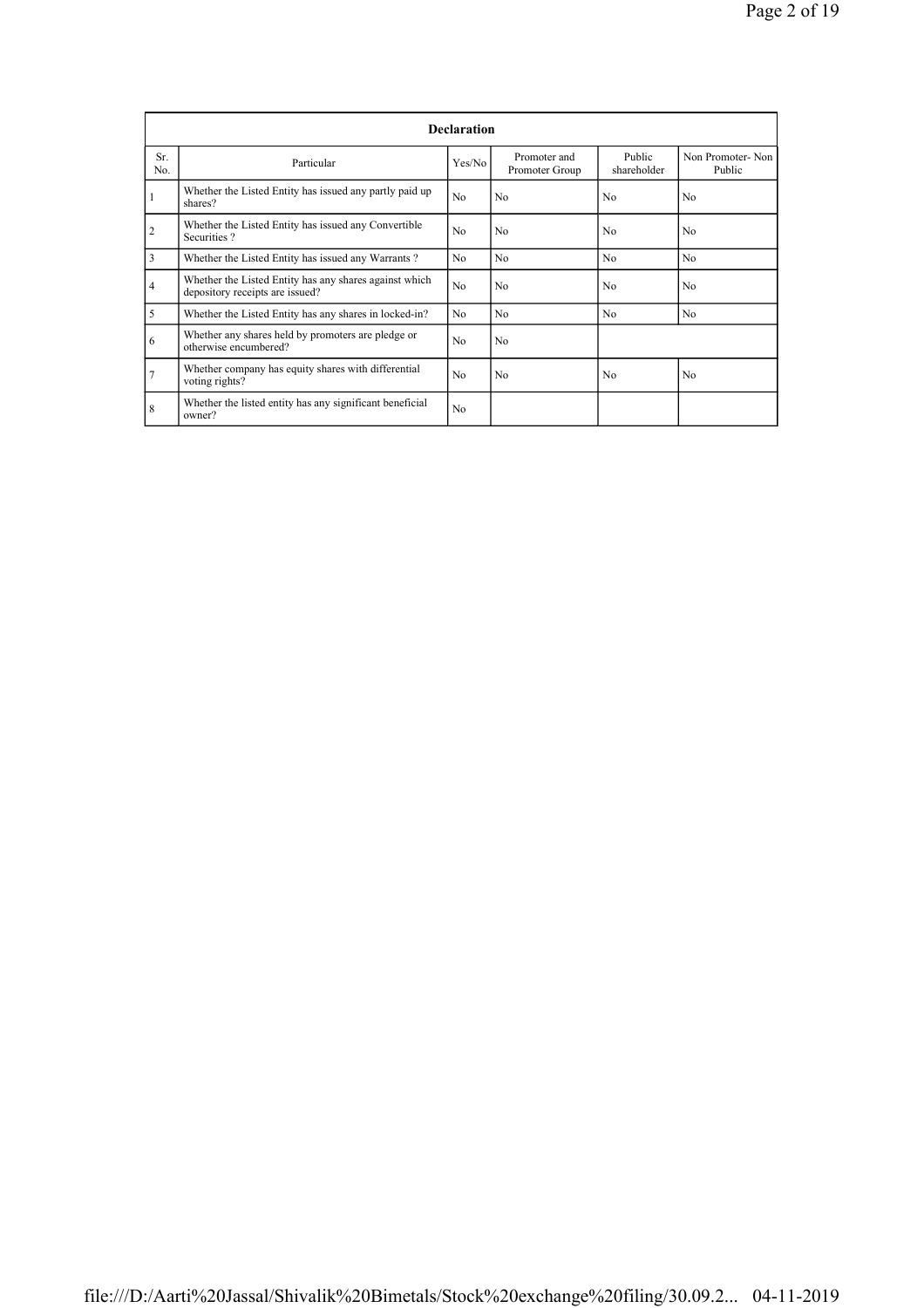|                 |                                           |                                        |                         |                           |                          |                              | <b>Table I - Summary Statement holding of specified securities</b>                                                           |                                                                  |               |          |                                   |
|-----------------|-------------------------------------------|----------------------------------------|-------------------------|---------------------------|--------------------------|------------------------------|------------------------------------------------------------------------------------------------------------------------------|------------------------------------------------------------------|---------------|----------|-----------------------------------|
|                 |                                           | Category of<br>Nos. Of<br>shareholders | No. of                  | No. Of<br>Partly<br>paid- | No. Of<br>shares         | Total nos.                   | Shareholding<br>as a % of total<br>no. of shares<br>(calculated as<br>per SCRR,<br>1957) (VIII) As<br>$a\%$ of<br>$(A+B+C2)$ | Number of Voting Rights held in each<br>class of securities (IX) |               |          |                                   |
| Category<br>(I) | shareholder                               |                                        | fully paid<br>up equity | up<br>equity              | underlying<br>Depository | shares<br>held (VII)         |                                                                                                                              | No of Voting (XIV) Rights                                        |               |          | Total as a<br>$%$ of<br>$(A+B+C)$ |
|                 | (II)                                      | (III)                                  | shares<br>held (IV)     | shares<br>held<br>(V)     | Receipts<br>(VI)         | $= (IV) +$<br>$(V)$ + $(VI)$ |                                                                                                                              | Class eg:<br>X                                                   | Class<br>eg:y | Total    |                                   |
| (A)             | Promoter &<br>Promoter<br>Group           | 16                                     | 23235117                |                           |                          | 23235117                     | 60.5                                                                                                                         | 23235117                                                         |               | 23235117 | 60.5                              |
| (B)             | Public                                    | 6965                                   | 15167683                |                           |                          | 15167683                     | 39.5                                                                                                                         | 15167683                                                         |               | 15167683 | 39.5                              |
| (C)             | Non<br>Promoter-<br>Non Public            |                                        |                         |                           |                          |                              |                                                                                                                              |                                                                  |               |          |                                   |
| (C1)            | <b>Shares</b><br>underlying<br><b>DRs</b> |                                        |                         |                           |                          |                              |                                                                                                                              |                                                                  |               |          |                                   |
| (C2)            | Shares held<br>by<br>Employee<br>Trusts   |                                        |                         |                           |                          |                              |                                                                                                                              |                                                                  |               |          |                                   |
|                 | Total                                     | 6981                                   | 38402800                |                           |                          | 38402800                     | 100                                                                                                                          | 38402800                                                         |               | 38402800 | 100                               |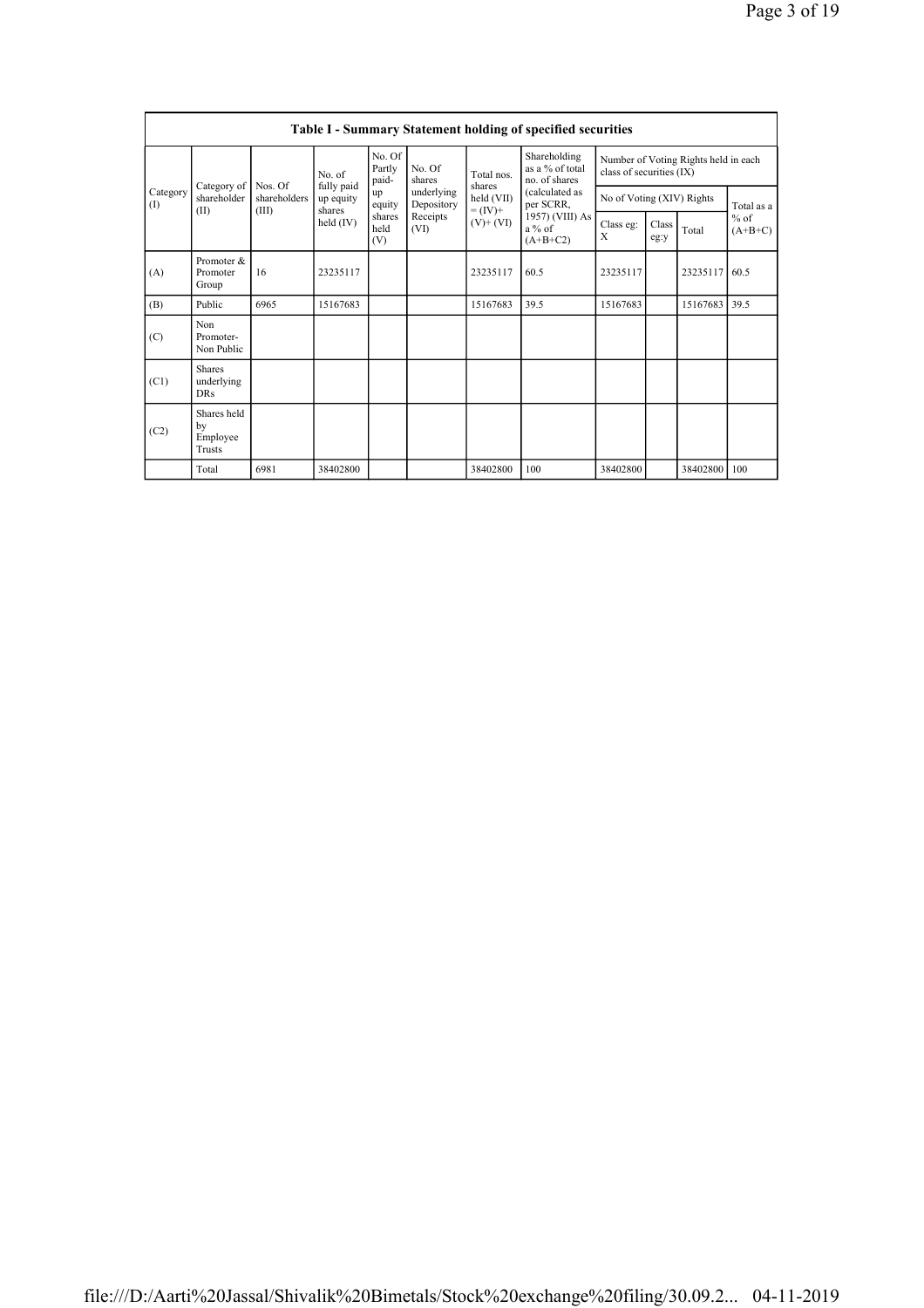|                 |                                                                              |                                       |                           |                                                                                                               | Table I - Summary Statement holding of specified securities                                                |                                        |                                               |                                                                               |                                                   |                                       |
|-----------------|------------------------------------------------------------------------------|---------------------------------------|---------------------------|---------------------------------------------------------------------------------------------------------------|------------------------------------------------------------------------------------------------------------|----------------------------------------|-----------------------------------------------|-------------------------------------------------------------------------------|---------------------------------------------------|---------------------------------------|
| Category<br>(1) | No. Of<br><b>Shares</b><br>Category of<br>shareholder<br>Outstanding<br>(II) | No. of<br><b>Shares</b><br>Underlying | Underlying<br>Outstanding | No. Of Shares<br>Underlying<br>Outstanding<br>convertible<br>securities and<br>No. Of<br>Warrants (Xi)<br>(a) | Shareholding, as<br>a % assuming full<br>conversion of<br>convertible<br>securities (as a<br>percentage of | Number of<br>Locked in<br>shares (XII) |                                               | Number of<br><b>Shares</b><br>pledged or<br>otherwise<br>encumbered<br>(XIII) |                                                   | Number of<br>equity shares<br>held in |
|                 |                                                                              | convertible<br>securities $(X)$       | Warrants<br>$(X_i)$       |                                                                                                               | diluted share<br>capital) $(XI)$ =<br>$(VII)+(X)$ As a %<br>of $(A+B+C2)$                                  | No.<br>(a)                             | As a $%$<br>of total<br>Shares<br>held<br>(b) | No.<br>(a)                                                                    | As a $%$<br>of total<br><b>Shares</b><br>held (b) | dematerialized<br>form $(XIV)$        |
| (A)             | Promoter &<br>Promoter<br>Group                                              |                                       |                           |                                                                                                               | 60.5                                                                                                       |                                        |                                               |                                                                               |                                                   | 23235117                              |
| (B)             | Public                                                                       |                                       |                           |                                                                                                               | 39.5                                                                                                       |                                        |                                               |                                                                               |                                                   | 14370583                              |
| (C)             | Non<br>Promoter-<br>Non Public                                               |                                       |                           |                                                                                                               |                                                                                                            |                                        |                                               |                                                                               |                                                   |                                       |
| (C1)            | <b>Shares</b><br>underlying<br><b>DRs</b>                                    |                                       |                           |                                                                                                               |                                                                                                            |                                        |                                               |                                                                               |                                                   |                                       |
| (C2)            | Shares held<br>by<br>Employee<br>Trusts                                      |                                       |                           |                                                                                                               |                                                                                                            |                                        |                                               |                                                                               |                                                   |                                       |
|                 | Total                                                                        |                                       |                           |                                                                                                               | 100                                                                                                        |                                        |                                               |                                                                               |                                                   | 37605700                              |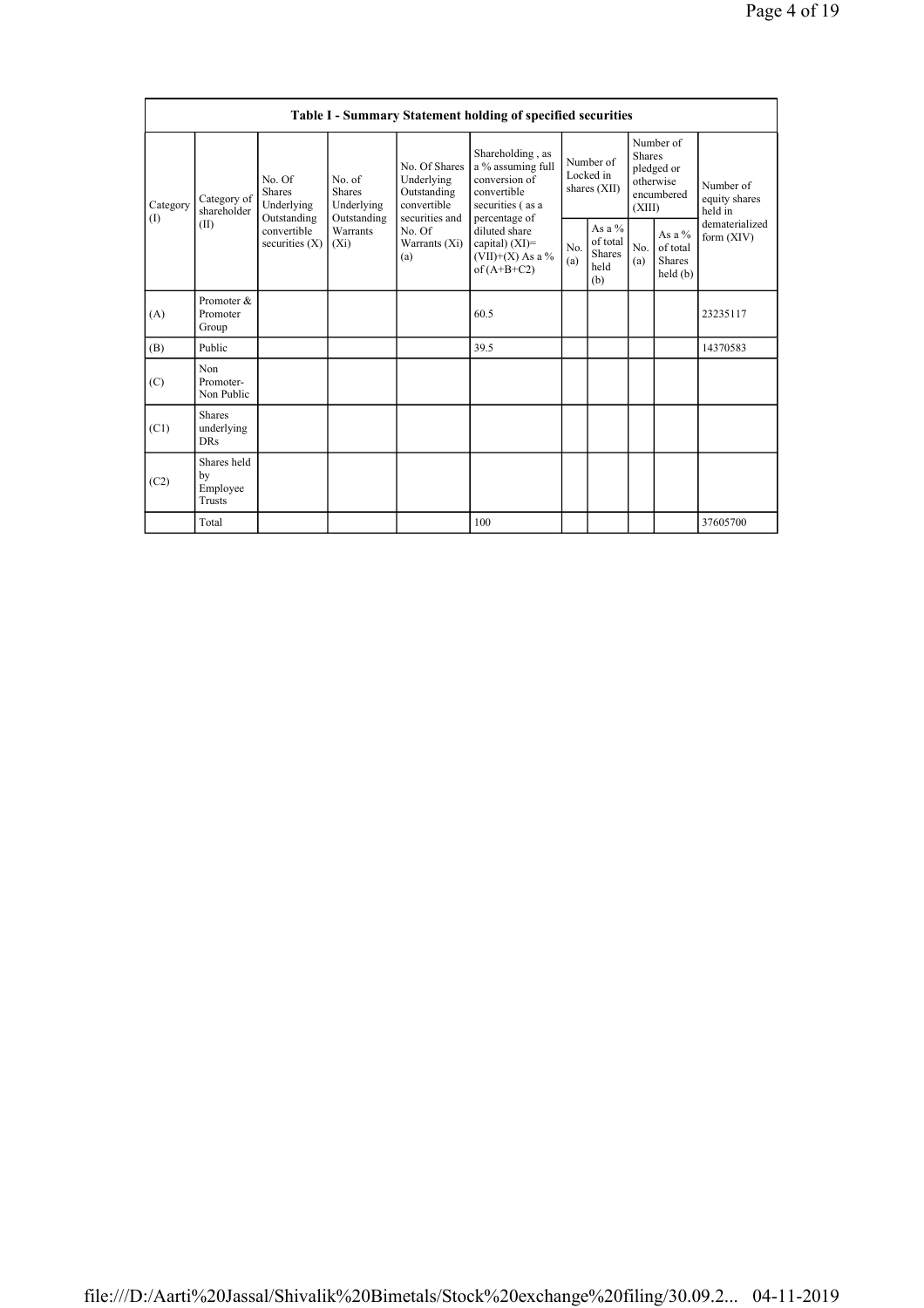|                                                                                                | Table II - Statement showing shareholding pattern of the Promoter and Promoter Group                                |                                  |                                   |                            |                                      |                        |                                                     |                           |               |                                      |                                 |
|------------------------------------------------------------------------------------------------|---------------------------------------------------------------------------------------------------------------------|----------------------------------|-----------------------------------|----------------------------|--------------------------------------|------------------------|-----------------------------------------------------|---------------------------|---------------|--------------------------------------|---------------------------------|
|                                                                                                |                                                                                                                     |                                  | No. of                            | No.<br><b>Of</b><br>Partly | No. Of<br>shares                     | Total nos.<br>shares   | Shareholding<br>as a % of<br>total no. of<br>shares | class of securities (IX)  |               | Number of Voting Rights held in each |                                 |
| Sr.                                                                                            | Category $\&$<br>Name of the<br>Shareholders (I)                                                                    | Nos. Of<br>shareholders<br>(III) | fully paid<br>up equity<br>shares | paid-<br>up<br>equity      | underlying<br>Depository<br>Receipts | held<br>$(VII) =$      | (calculated<br>as per                               | No of Voting (XIV) Rights |               |                                      | Total<br>as a %                 |
|                                                                                                |                                                                                                                     |                                  | held (IV)                         | shares<br>held<br>(V)      | (VI)                                 | $(IV)+(V)$<br>$+ (VI)$ | SCRR,<br>1957) (VIII)<br>As a % of<br>$(A+B+C2)$    | Class eg:<br>X            | Class<br>eg:y | Total                                | of<br>Total<br>Voting<br>rights |
| A                                                                                              | Table II - Statement showing shareholding pattern of the Promoter and Promoter Group                                |                                  |                                   |                            |                                      |                        |                                                     |                           |               |                                      |                                 |
| (1)                                                                                            | Indian                                                                                                              |                                  |                                   |                            |                                      |                        |                                                     |                           |               |                                      |                                 |
| (a)                                                                                            | Individuals/Hindu<br>undivided Family                                                                               | 10                               | 5424849                           |                            |                                      | 5424849                | 14.13                                               | 5424849                   |               | 5424849                              | 14.13                           |
| (d)                                                                                            | Any Other<br>(specify)                                                                                              | 6                                | 17810268                          |                            |                                      | 17810268               | 46.38                                               | 17810268                  |               | 17810268                             | 46.38                           |
| Sub-Total<br>(A)(1)                                                                            |                                                                                                                     | 16                               | 23235117                          |                            |                                      | 23235117               | 60.5                                                | 23235117                  |               | 23235117                             | 60.5                            |
| (2)                                                                                            | Foreign                                                                                                             |                                  |                                   |                            |                                      |                        |                                                     |                           |               |                                      |                                 |
| Total<br>Shareholding<br>of Promoter<br>and<br>Promoter<br>Group $(A)=$<br>$(A)(1)+(A)$<br>(2) |                                                                                                                     | 16                               | 23235117                          |                            |                                      | 23235117               | 60.5                                                | 23235117                  |               | 23235117                             | 60.5                            |
| B                                                                                              | Table III - Statement showing shareholding pattern of the Public shareholder                                        |                                  |                                   |                            |                                      |                        |                                                     |                           |               |                                      |                                 |
| (1)                                                                                            | Institutions                                                                                                        |                                  |                                   |                            |                                      |                        |                                                     |                           |               |                                      |                                 |
| (c)                                                                                            | Alternate<br><b>Investment Funds</b>                                                                                | $\mathbf{1}$                     | 22291                             |                            |                                      | 22291                  | 0.06                                                | 22291                     |               | 22291                                | 0.06                            |
| (f)                                                                                            | Financial<br>Institutions/<br><b>Banks</b>                                                                          | $\mathbf{1}$                     | 2000                              |                            |                                      | 2000                   | 0.01                                                | 2000                      |               | 2000                                 | 0.01                            |
| Sub-Total<br>(B)(1)                                                                            |                                                                                                                     | $\overline{c}$                   | 24291                             |                            |                                      | 24291                  | 0.06                                                | 24291                     |               | 24291                                | 0.06                            |
| (3)                                                                                            | Non-institutions                                                                                                    |                                  |                                   |                            |                                      |                        |                                                     |                           |               |                                      |                                 |
| (a(i))                                                                                         | Individuals -<br>i.Individual<br>shareholders<br>holding nominal<br>share capital up<br>to Rs. 2 lakhs.             | 6691                             | 10477971                          |                            |                                      | 10477971 27.28         |                                                     | 10477971                  |               | 10477971                             | 27.28                           |
| (a(ii))                                                                                        | Individuals - ii.<br>Individual<br>shareholders<br>holding nominal<br>share capital in<br>excess of Rs. 2<br>lakhs. | 11                               | 2942443                           |                            |                                      | 2942443                | 7.66                                                | 2942443                   |               | 2942443                              | 7.66                            |
| (e)                                                                                            | Any Other<br>(specify)                                                                                              | 261                              | 1722978                           |                            |                                      | 1722978                | 4.49                                                | 1722978                   |               | 1722978                              | 4.49                            |
| Sub-Total<br>(B)(3)                                                                            |                                                                                                                     | 6963                             | 15143392                          |                            |                                      | 15143392               | 39.43                                               | 15143392                  |               | 15143392                             | 39.43                           |
| <b>Total Public</b><br>Shareholding<br>$(B)= (B)(1) +$<br>$(B)(2)+(B)$<br>(3)                  |                                                                                                                     | 6965                             | 15167683                          |                            |                                      | 15167683 39.5          |                                                     | 15167683                  |               | 15167683                             | 39.5                            |
| $\mathbf C$                                                                                    | Table IV - Statement showing shareholding pattern of the Non Promoter- Non Public shareholder                       |                                  |                                   |                            |                                      |                        |                                                     |                           |               |                                      |                                 |
| Total<br>$(A+B+C2)$                                                                            |                                                                                                                     | 6981                             | 38402800                          |                            |                                      | 38402800               | 100                                                 | 38402800                  |               | 38402800                             | 100                             |
| Total<br>$(A+B+C)$                                                                             |                                                                                                                     | 6981                             | 38402800                          |                            |                                      | 38402800               | 100                                                 | 38402800                  |               | 38402800                             | 100                             |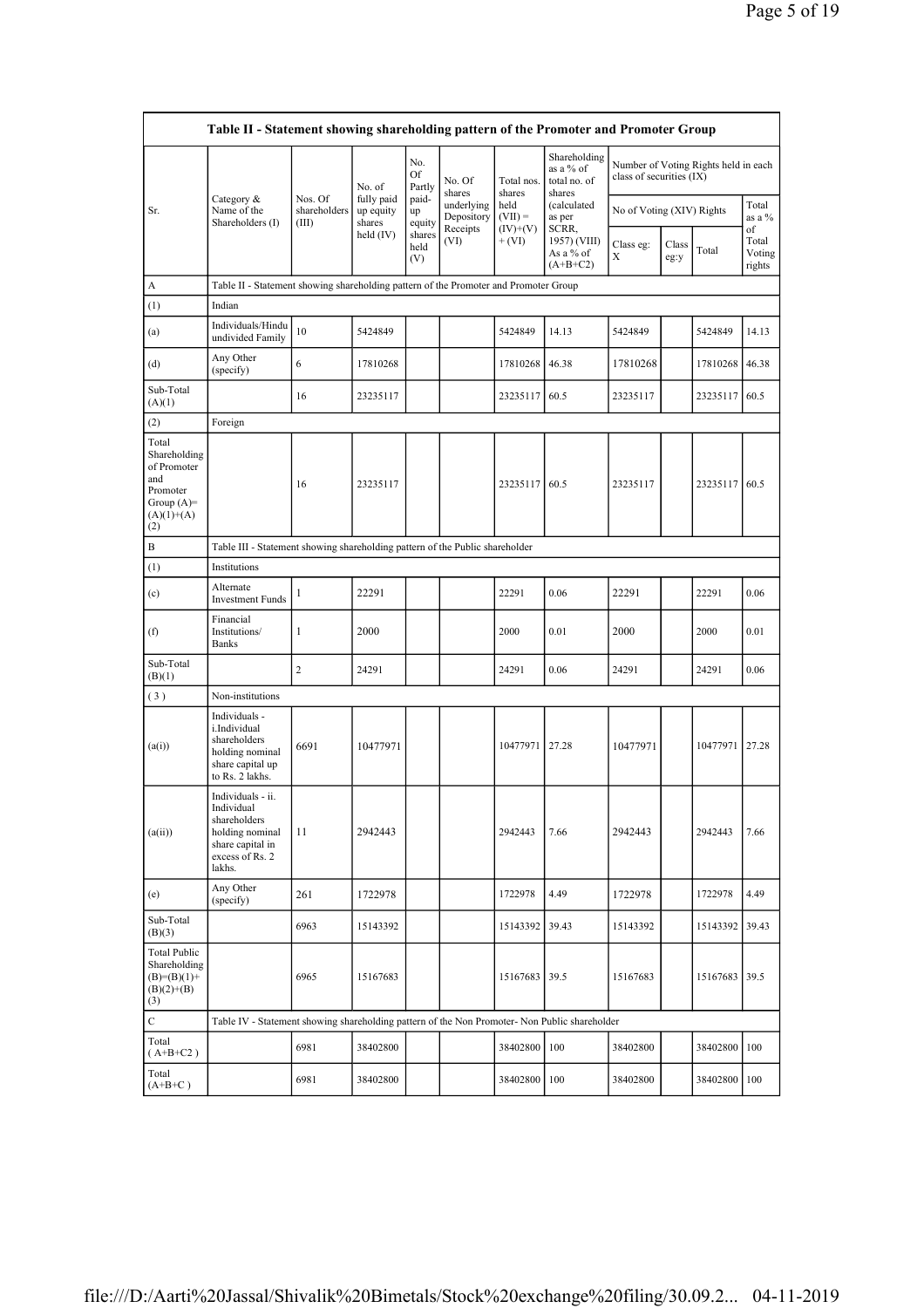|                                                                                        |                                            |                                                                                  |                                                           | Table II - Statement showing shareholding pattern of the Promoter and Promoter Group          |                                        |                                                    |                                                                               |                                         |                                       |
|----------------------------------------------------------------------------------------|--------------------------------------------|----------------------------------------------------------------------------------|-----------------------------------------------------------|-----------------------------------------------------------------------------------------------|----------------------------------------|----------------------------------------------------|-------------------------------------------------------------------------------|-----------------------------------------|---------------------------------------|
| Sr.                                                                                    | No. Of Shares<br>Underlying<br>Outstanding | No. of Shares<br>Underlying                                                      | No. Of Shares<br>Underlying<br>Outstanding<br>convertible | Shareholding, as a<br>% assuming full<br>conversion of<br>convertible<br>securities (as a     | Number of<br>Locked in<br>shares (XII) |                                                    | Number of<br><b>Shares</b><br>pledged or<br>otherwise<br>encumbered<br>(XIII) |                                         | Number of<br>equity shares<br>held in |
|                                                                                        | convertible<br>securities $(X)$            | Outstanding<br>securities and<br>Warrants (Xi)<br>No. Of<br>Warrants (Xi)<br>(a) |                                                           | percentage of diluted<br>share capital) $(XI)$ =<br>$(VII)+(X)$ As a % of<br>$(A+B+C2)$       |                                        | As a %<br>of total<br><b>Shares</b><br>held<br>(b) | No.<br>(a)                                                                    | As a %<br>of total<br>Shares<br>held(b) | dematerialized<br>form $(XIV)$        |
| A                                                                                      |                                            |                                                                                  |                                                           | Table II - Statement showing shareholding pattern of the Promoter and Promoter Group          |                                        |                                                    |                                                                               |                                         |                                       |
| (1)                                                                                    | Indian                                     |                                                                                  |                                                           |                                                                                               |                                        |                                                    |                                                                               |                                         |                                       |
| (a)                                                                                    |                                            |                                                                                  |                                                           | 14.13                                                                                         |                                        |                                                    |                                                                               |                                         | 5424849                               |
| (d)                                                                                    |                                            |                                                                                  |                                                           | 46.38                                                                                         |                                        |                                                    |                                                                               |                                         | 17810268                              |
| Sub-Total (A)<br>(1)                                                                   |                                            |                                                                                  |                                                           | 60.5                                                                                          |                                        |                                                    |                                                                               |                                         | 23235117                              |
| (2)                                                                                    | Foreign                                    |                                                                                  |                                                           |                                                                                               |                                        |                                                    |                                                                               |                                         |                                       |
| Total<br>Shareholding of<br>Promoter and<br>Promoter<br>Group $(A)=A)$<br>$(1)+(A)(2)$ |                                            |                                                                                  |                                                           | 60.5                                                                                          |                                        |                                                    |                                                                               |                                         | 23235117                              |
| B                                                                                      |                                            |                                                                                  |                                                           | Table III - Statement showing shareholding pattern of the Public shareholder                  |                                        |                                                    |                                                                               |                                         |                                       |
| (1)                                                                                    | Institutions                               |                                                                                  |                                                           |                                                                                               |                                        |                                                    |                                                                               |                                         |                                       |
| (c)                                                                                    |                                            |                                                                                  |                                                           | 0.06                                                                                          |                                        |                                                    |                                                                               |                                         | 22291                                 |
| (f)                                                                                    |                                            |                                                                                  |                                                           | 0.01                                                                                          |                                        |                                                    |                                                                               |                                         | 2000                                  |
| $Sub-Total(B)$<br>(1)                                                                  |                                            |                                                                                  |                                                           | 0.06                                                                                          |                                        |                                                    |                                                                               |                                         | 24291                                 |
| (3)                                                                                    | Non-institutions                           |                                                                                  |                                                           |                                                                                               |                                        |                                                    |                                                                               |                                         |                                       |
| (a(i))                                                                                 |                                            |                                                                                  |                                                           | 27.28                                                                                         |                                        |                                                    |                                                                               |                                         | 9684871                               |
| (a(ii))                                                                                |                                            |                                                                                  |                                                           | 7.66                                                                                          |                                        |                                                    |                                                                               |                                         | 2942443                               |
| (e)                                                                                    |                                            |                                                                                  |                                                           | 4.49                                                                                          |                                        |                                                    |                                                                               |                                         | 1718978                               |
| $Sub-Total(B)$<br>(3)                                                                  |                                            |                                                                                  |                                                           | 39.43                                                                                         |                                        |                                                    |                                                                               |                                         | 14346292                              |
| <b>Total Public</b><br>Shareholding<br>$(B)= (B)(1)+(B)$<br>$(2)+(B)(3)$               |                                            |                                                                                  |                                                           | 39.5                                                                                          |                                        |                                                    |                                                                               |                                         | 14370583                              |
| $\overline{C}$                                                                         |                                            |                                                                                  |                                                           | Table IV - Statement showing shareholding pattern of the Non Promoter- Non Public shareholder |                                        |                                                    |                                                                               |                                         |                                       |
| Total<br>$(A+B+C2)$                                                                    |                                            |                                                                                  |                                                           | 100                                                                                           |                                        |                                                    |                                                                               |                                         | 37605700                              |
| Total<br>$(A+B+C)$                                                                     |                                            |                                                                                  |                                                           | 100                                                                                           |                                        |                                                    |                                                                               |                                         | 37605700                              |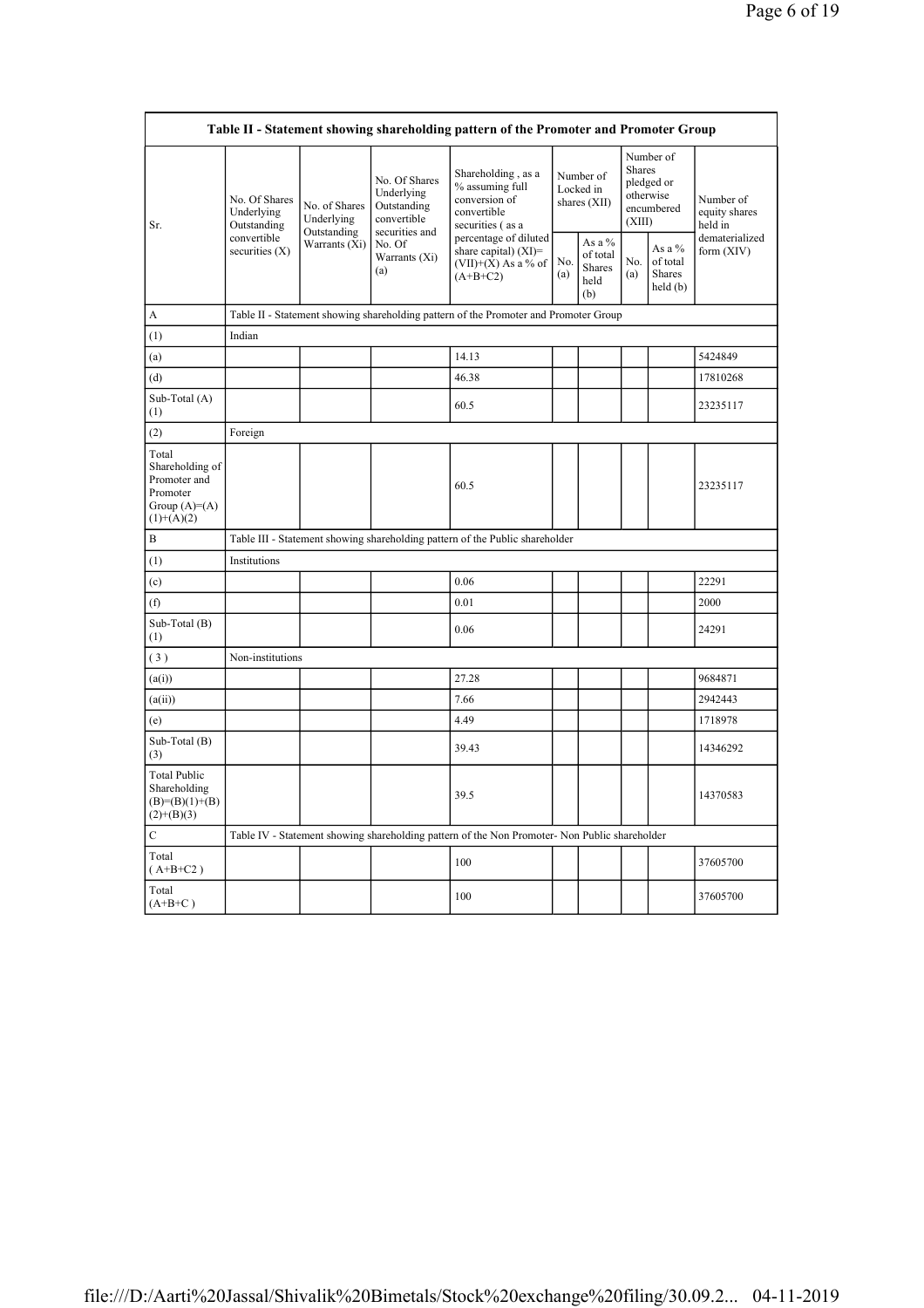| Searial No.                                                                                                                                                                                  | $\mathbf{1}$                    | $\overline{c}$        | $\overline{\mathbf{3}}$      | $\overline{4}$               | 5                              | 6                            | $\tau$                               |
|----------------------------------------------------------------------------------------------------------------------------------------------------------------------------------------------|---------------------------------|-----------------------|------------------------------|------------------------------|--------------------------------|------------------------------|--------------------------------------|
| Name of the<br>Shareholders (I)                                                                                                                                                              | <b>NARINDER</b><br><b>SINGH</b> | <b>MANJIT</b><br>KAUR | JASPAL<br>SINGH              | TEJINDERJEET<br><b>KAUR</b>  | <b>SARITA</b><br><b>SANDHU</b> | DEVINDERJEET<br><b>SINGH</b> | <b>SATINDER</b><br><b>JEET SINGH</b> |
|                                                                                                                                                                                              | <b>GHUMMAN</b><br>AAAPG0769L    | AAGPK4376B            | <b>DHILLON</b><br>AAJPD6381J | <b>GHUMMAN</b><br>ABJPG6987C | ABJPS0310F                     | <b>SANDHU</b><br>ABJPS2761E  | SANDHU<br>ABJPS2763G                 |
| PAN(II)<br>No. of fully paid                                                                                                                                                                 |                                 |                       |                              |                              |                                |                              |                                      |
| up equity shares<br>$held$ $(V)$                                                                                                                                                             | 2994000                         | 176000                | 4000                         | 616000                       | 432000                         | 76000                        | 576000                               |
| No. Of Partly paid-<br>up equity shares<br>held(V)                                                                                                                                           |                                 |                       |                              |                              |                                |                              |                                      |
| No. Of shares<br>underlying<br>Depository<br>Receipts (VI)                                                                                                                                   |                                 |                       |                              |                              |                                |                              |                                      |
| Total nos. shares<br>held $(VII) = (IV) +$<br>$(V)+(VI)$                                                                                                                                     | 2994000                         | 176000                | 4000                         | 616000                       | 432000                         | 76000                        | 576000                               |
| Shareholding as a<br>% of total no. of<br>shares (calculated<br>as per SCRR,<br>1957) (VIII) As a<br>% of $(A+B+C2)$                                                                         | 7.8                             | 0.46                  | 0.01                         | 1.6                          | 1.12                           | 0.2                          | 1.5                                  |
| Number of Voting Rights held in each class of securities (IX)                                                                                                                                |                                 |                       |                              |                              |                                |                              |                                      |
| Class eg: $X$                                                                                                                                                                                | 2994000                         | 176000                | 4000                         | 616000                       | 432000                         | 76000                        | 576000                               |
| Class eg:y                                                                                                                                                                                   |                                 |                       |                              |                              |                                |                              |                                      |
| Total                                                                                                                                                                                        | 2994000                         | 176000                | 4000                         | 616000                       | 432000                         | 76000                        | 576000                               |
| Total as a % of<br><b>Total Voting rights</b>                                                                                                                                                | 7.8                             | 0.46                  | 0.01                         | 1.6                          | 1.12                           | 0.2                          | 1.5                                  |
| No. Of Shares<br>Underlying<br>Outstanding<br>convertible<br>securities (X)                                                                                                                  |                                 |                       |                              |                              |                                |                              |                                      |
| No. of Shares<br>Underlying<br>Outstanding<br>Warrants (Xi)                                                                                                                                  |                                 |                       |                              |                              |                                |                              |                                      |
| No. Of Shares<br>Underlying<br>Outstanding<br>convertible<br>securities and No.<br>Of Warrants (Xi)<br>(a)                                                                                   |                                 |                       |                              |                              |                                |                              |                                      |
| Shareholding, as a<br>% assuming full<br>conversion of<br>convertible<br>securities (as a<br>percentage of<br>diluted share<br>capital) $(XI) = (VII)$<br>$+(Xi)(a)$ As a % of<br>$(A+B+C2)$ | 7.8                             | 0.46                  | 0.01                         | 1.6                          | 1.12                           | 0.2                          | 1.5                                  |
| Number of Locked in shares (XII)                                                                                                                                                             |                                 |                       |                              |                              |                                |                              |                                      |
| No. (a)                                                                                                                                                                                      |                                 |                       |                              |                              |                                |                              |                                      |
| As a % of total<br>Shares held (b)                                                                                                                                                           |                                 |                       |                              |                              |                                |                              |                                      |
| Number of Shares pledged or otherwise encumbered (XIII)                                                                                                                                      |                                 |                       |                              |                              |                                |                              |                                      |
| No. (a)                                                                                                                                                                                      |                                 |                       |                              |                              |                                |                              |                                      |
| As a % of total<br>Shares held (b)                                                                                                                                                           |                                 |                       |                              |                              |                                |                              |                                      |
| Number of equity<br>shares held in<br>dematerialized<br>form $(XIV)$                                                                                                                         | 2994000                         | 176000                | 4000                         | 616000                       | 432000                         | 76000                        | 576000                               |
| Reason for not providing PAN                                                                                                                                                                 |                                 |                       |                              |                              |                                |                              |                                      |
| Reason for not                                                                                                                                                                               |                                 |                       |                              |                              |                                |                              |                                      |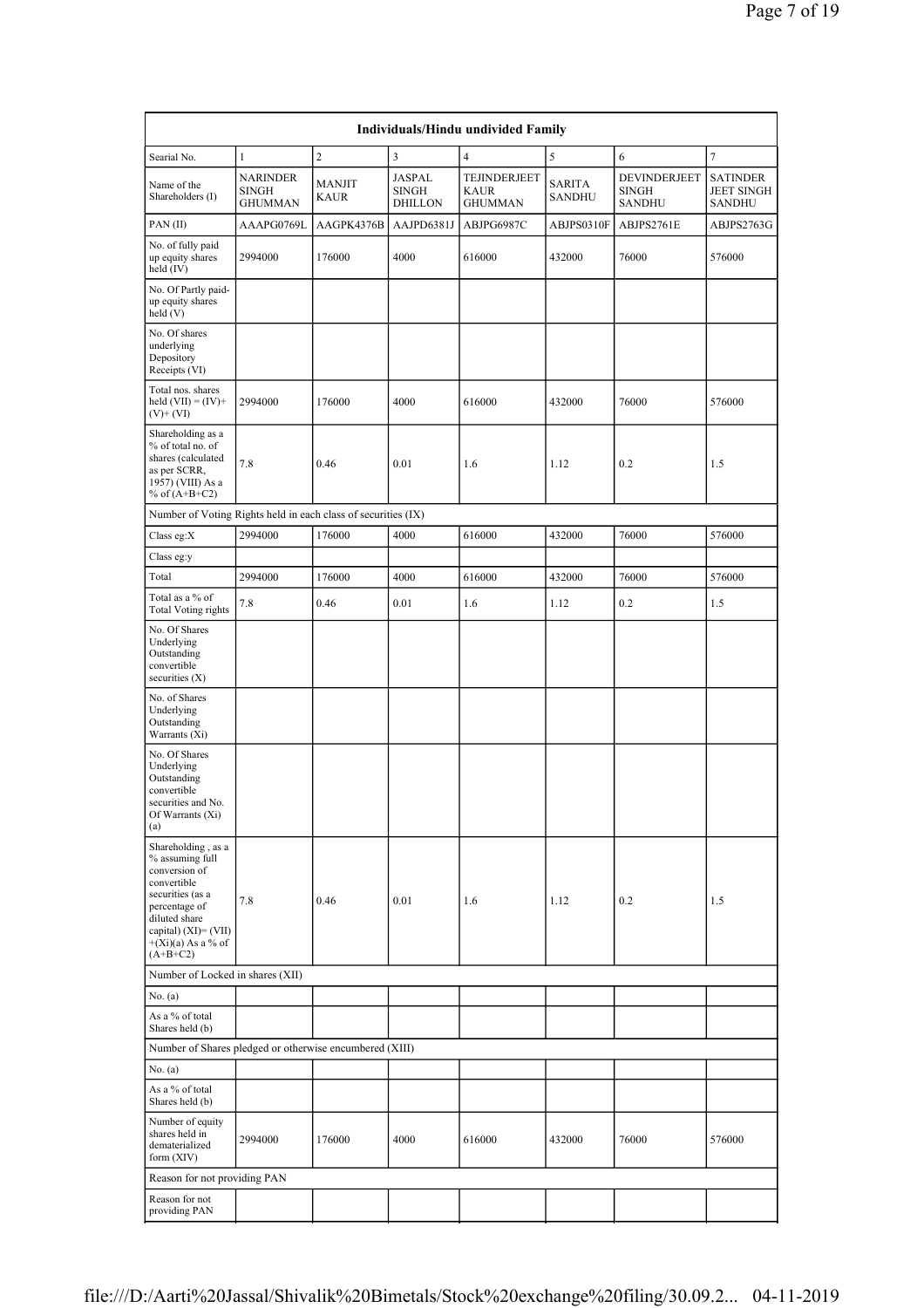| Shareholder<br><b>VDE</b><br>. . |  |  |  |  |
|----------------------------------|--|--|--|--|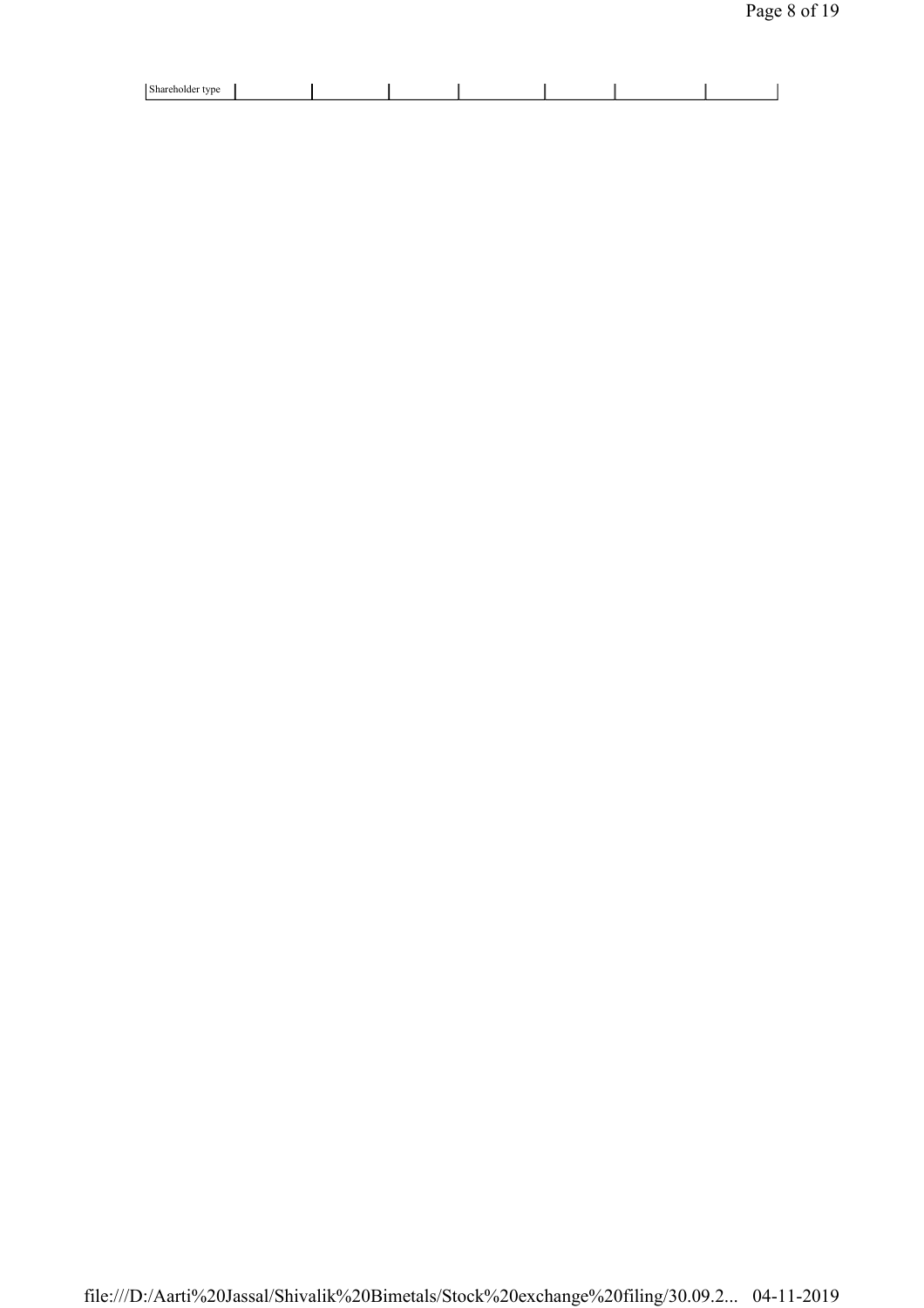|                                                                                                                                                                                              |                                                               | Individuals/Hindu undivided Family |              |                       |
|----------------------------------------------------------------------------------------------------------------------------------------------------------------------------------------------|---------------------------------------------------------------|------------------------------------|--------------|-----------------------|
| Searial No.                                                                                                                                                                                  | 8                                                             | 9                                  | 10           |                       |
| Name of the<br>Shareholders (I)                                                                                                                                                              | <b>GURBIR SANDHU</b>                                          | <b>SUMER GHUMMAN</b>               | ANGAD SANDHU | Click here to go back |
| PAN(II)                                                                                                                                                                                      | ABJPS6626A                                                    | AHMPG7844D                         | AVJPS6029H   | Total                 |
| No. of fully paid<br>up equity shares<br>held (IV)                                                                                                                                           | 244849                                                        | 2000                               | 304000       | 5424849               |
| No. Of Partly paid-<br>up equity shares<br>held (V)                                                                                                                                          |                                                               |                                    |              |                       |
| No. Of shares<br>underlying<br>Depository<br>Receipts (VI)                                                                                                                                   |                                                               |                                    |              |                       |
| Total nos. shares<br>held $(VII) = (IV) +$<br>$(V)$ + $(VI)$                                                                                                                                 | 244849                                                        | 2000                               | 304000       | 5424849               |
| Shareholding as a<br>% of total no. of<br>shares (calculated<br>as per SCRR,<br>1957) (VIII) As a<br>% of $(A+B+C2)$                                                                         | 0.64                                                          | 0.01                               | 0.79         | 14.13                 |
|                                                                                                                                                                                              | Number of Voting Rights held in each class of securities (IX) |                                    |              |                       |
| Class eg: $X$                                                                                                                                                                                | 244849                                                        | 2000                               | 304000       | 5424849               |
| Class eg:y                                                                                                                                                                                   |                                                               |                                    |              |                       |
| Total                                                                                                                                                                                        | 244849                                                        | 2000                               | 304000       | 5424849               |
| Total as a % of<br><b>Total Voting rights</b>                                                                                                                                                | 0.64                                                          | 0.01                               | 0.79         | 14.13                 |
| No. Of Shares<br>Underlying<br>Outstanding<br>convertible<br>securities $(X)$                                                                                                                |                                                               |                                    |              |                       |
| No. of Shares<br>Underlying<br>Outstanding<br>Warrants (Xi)                                                                                                                                  |                                                               |                                    |              |                       |
| No. Of Shares<br>Underlying<br>Outstanding<br>convertible<br>securities and No.<br>Of Warrants (Xi)<br>(a)                                                                                   |                                                               |                                    |              |                       |
| Shareholding, as a<br>% assuming full<br>conversion of<br>convertible<br>securities (as a<br>percentage of<br>diluted share<br>capital) $(XI) = (VII)$<br>$+(Xi)(a)$ As a % of<br>$(A+B+C2)$ | 0.64                                                          | 0.01                               | 0.79         | 14.13                 |
| Number of Locked in shares (XII)                                                                                                                                                             |                                                               |                                    |              |                       |
| No. (a)                                                                                                                                                                                      |                                                               |                                    |              |                       |
| As a % of total<br>Shares held (b)                                                                                                                                                           |                                                               |                                    |              |                       |
|                                                                                                                                                                                              | Number of Shares pledged or otherwise encumbered (XIII)       |                                    |              |                       |
| No. (a)                                                                                                                                                                                      |                                                               |                                    |              |                       |
| As a % of total<br>Shares held (b)                                                                                                                                                           |                                                               |                                    |              |                       |
| Number of equity<br>shares held in<br>dematerialized<br>form (XIV)                                                                                                                           | 244849                                                        | 2000                               | 304000       | 5424849               |
| Reason for not providing PAN                                                                                                                                                                 |                                                               |                                    |              |                       |
| Reason for not<br>providing PAN                                                                                                                                                              |                                                               |                                    |              |                       |
| Shareholder type                                                                                                                                                                             |                                                               |                                    |              |                       |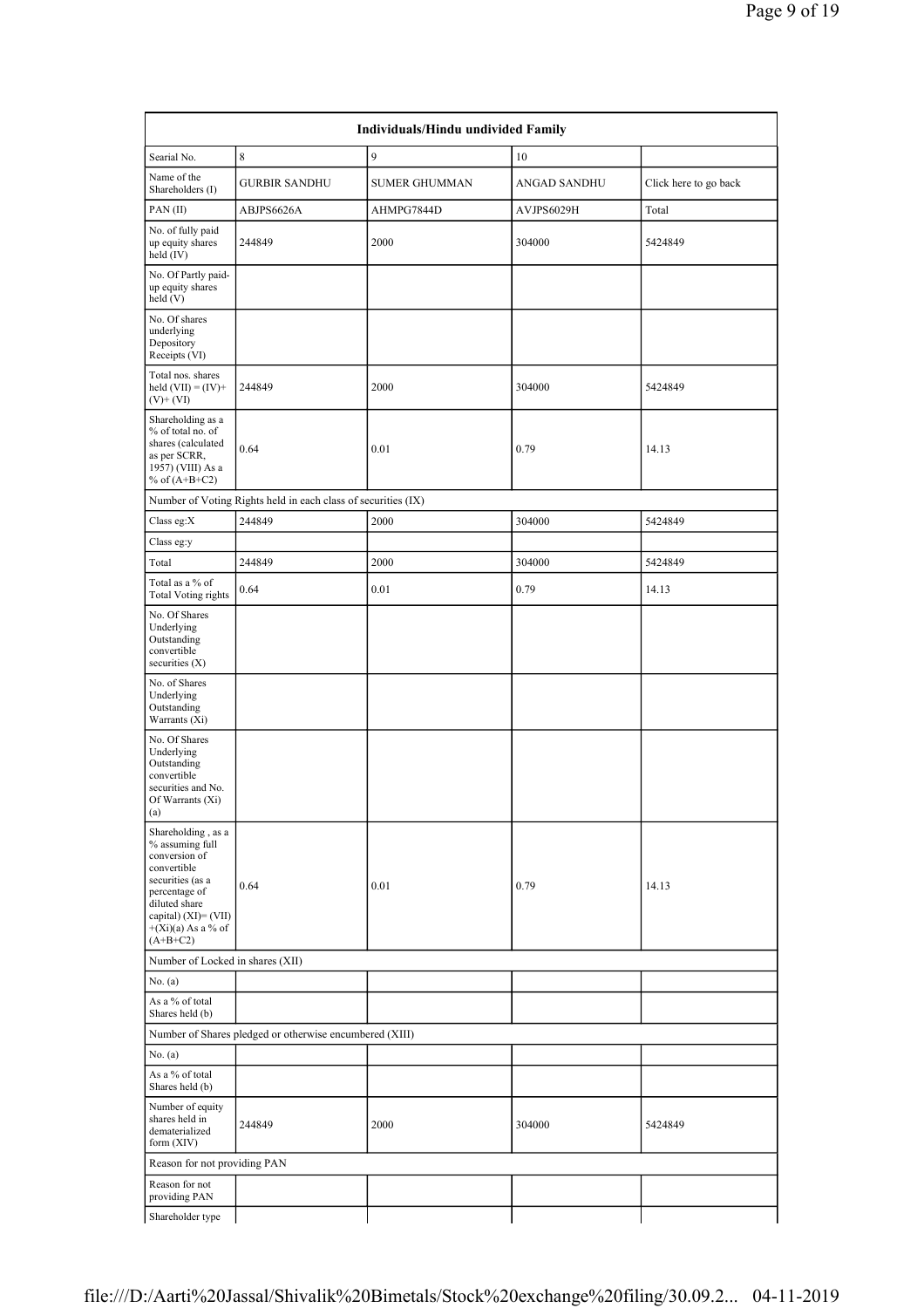Page 10 of 19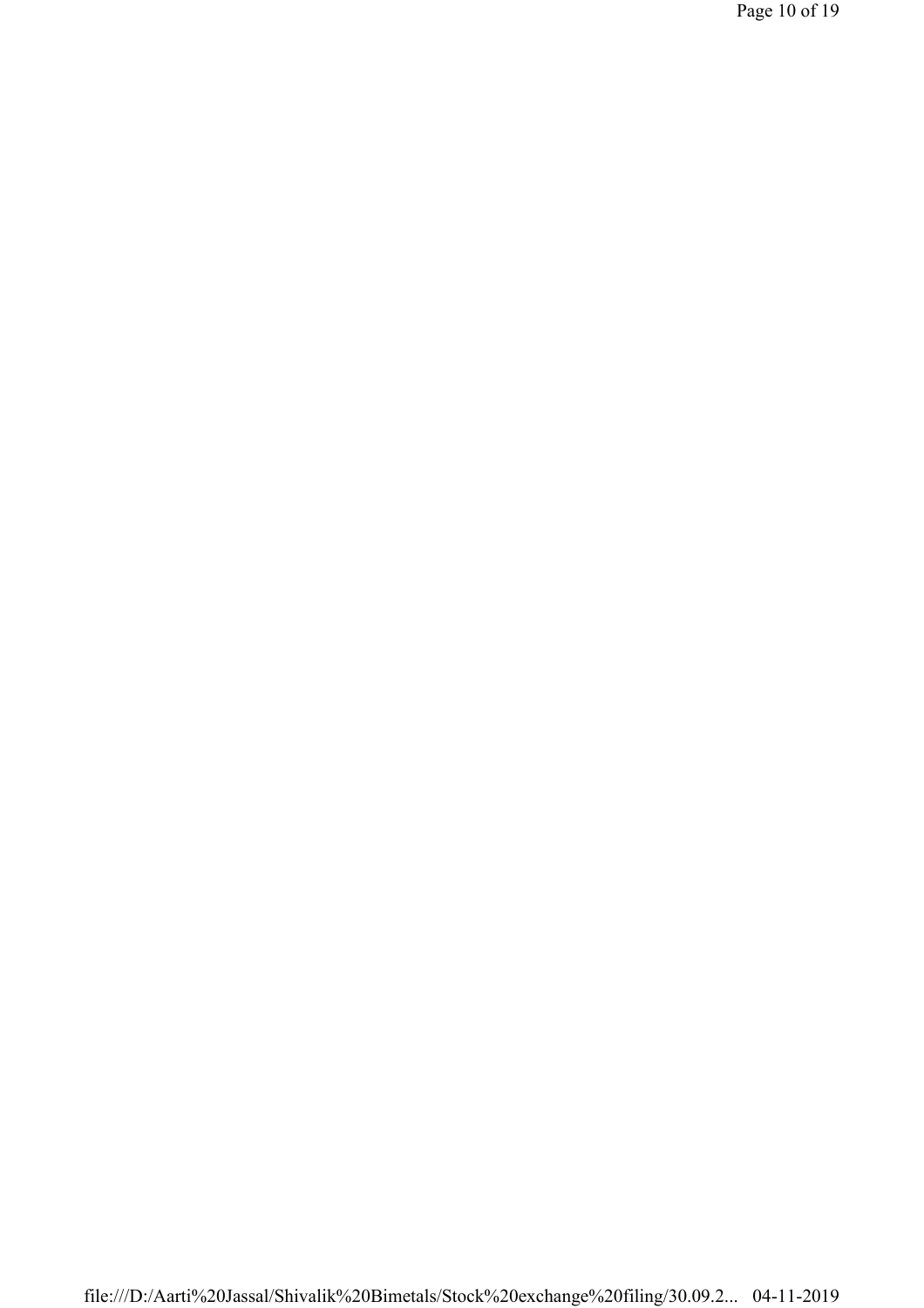|                                                                                                                                                                                          |                                                               |                                    | Any Other (specify)                                         |                                      |                                                    |                                                              |
|------------------------------------------------------------------------------------------------------------------------------------------------------------------------------------------|---------------------------------------------------------------|------------------------------------|-------------------------------------------------------------|--------------------------------------|----------------------------------------------------|--------------------------------------------------------------|
| Searial No.                                                                                                                                                                              | $\mathbf{1}$                                                  | $\overline{c}$                     | $\overline{\mathbf{3}}$                                     | $\overline{4}$                       | 5                                                  | 6                                                            |
| Category                                                                                                                                                                                 | <b>Bodies Corporate</b>                                       | <b>Bodies</b><br>Corporate         | <b>Bodies Corporate</b>                                     | <b>Bodies</b><br>Corporate           | <b>Bodies Corporate</b>                            | <b>Bodies Corporate</b>                                      |
| Name of the<br>Shareholders (I)                                                                                                                                                          | AMAR<br>ENGINEERING<br><b>COMPANY PVT</b><br><b>LTD</b>       | ANGAD<br><b>ESTATES PVT</b><br>LTD | O D FINANCE<br><b>AND</b><br><b>INVESTMENT</b><br>$(P)$ LTD | TSL<br><b>HOLDINGS</b><br><b>LTD</b> | ULTRA<br><b>PORTFOLIO</b><br>MANAGEMENT<br>PVT LTD | <b>B S SANDHU</b><br>AND<br><b>ASSOCIATES</b><br>PRIVATE LTD |
| PAN(II)                                                                                                                                                                                  | AAACA0214F                                                    | AAACA8041Q                         | AAACO0299G                                                  | AAACT3448E                           | AAACU0117D                                         | AABCB8936E                                                   |
| No. of the<br>Shareholders (I)                                                                                                                                                           | 1                                                             | 1                                  | 1                                                           | 1                                    | $\mathbf{1}$                                       | $\mathbf{1}$                                                 |
| No. of fully paid<br>up equity shares<br>held (IV)                                                                                                                                       | 1414310                                                       | 3310000                            | 5046978                                                     | 5580400                              | 1888180                                            | 570400                                                       |
| No. Of Partly paid-<br>up equity shares<br>held (V)                                                                                                                                      |                                                               |                                    |                                                             |                                      |                                                    |                                                              |
| No. Of shares<br>underlying<br>Depository<br>Receipts (VI)                                                                                                                               |                                                               |                                    |                                                             |                                      |                                                    |                                                              |
| Total nos. shares<br>held $(VII) = (IV) +$<br>$(V)$ + $(VI)$                                                                                                                             | 1414310                                                       | 3310000                            | 5046978                                                     | 5580400                              | 1888180                                            | 570400                                                       |
| Shareholding as a<br>% of total no. of<br>shares (calculated<br>as per SCRR,<br>1957) (VIII) As a<br>% of $(A+B+C2)$                                                                     | 3.68                                                          | 8.62                               | 13.14                                                       | 14.53                                | 4.92                                               | 1.49                                                         |
|                                                                                                                                                                                          | Number of Voting Rights held in each class of securities (IX) |                                    |                                                             |                                      |                                                    |                                                              |
| Class eg: X                                                                                                                                                                              | 1414310                                                       | 3310000                            | 5046978                                                     | 5580400                              | 1888180                                            | 570400                                                       |
| Class eg:y                                                                                                                                                                               |                                                               |                                    |                                                             |                                      |                                                    |                                                              |
| Total                                                                                                                                                                                    | 1414310                                                       | 3310000                            | 5046978                                                     | 5580400                              | 1888180                                            | 570400                                                       |
| Total as a % of<br><b>Total Voting rights</b>                                                                                                                                            | 3.68                                                          | 8.62                               | 13.14                                                       | 14.53                                | 4.92                                               | 1.49                                                         |
| No. Of Shares<br>Underlying<br>Outstanding<br>convertible<br>securities $(X)$                                                                                                            |                                                               |                                    |                                                             |                                      |                                                    |                                                              |
| No. of Shares<br>Underlying<br>Outstanding<br>Warrants (Xi)                                                                                                                              |                                                               |                                    |                                                             |                                      |                                                    |                                                              |
| No. Of Shares<br>Underlying<br>Outstanding<br>convertible<br>securities and No.<br>Of Warrants (Xi)<br>(a)                                                                               |                                                               |                                    |                                                             |                                      |                                                    |                                                              |
| Shareholding, as a<br>% assuming full<br>conversion of<br>convertible<br>securities (as a<br>percentage of<br>diluted share<br>capital) $(XI) = (VII)$<br>$+(X)$ As a % of<br>$(A+B+C2)$ | 3.68                                                          | 8.62                               | 13.14                                                       | 14.53                                | 4.92                                               | 1.49                                                         |
| Number of Locked in shares (XII)                                                                                                                                                         |                                                               |                                    |                                                             |                                      |                                                    |                                                              |
| No. $(a)$                                                                                                                                                                                |                                                               |                                    |                                                             |                                      |                                                    |                                                              |
| As a % of total<br>Shares held (b)                                                                                                                                                       |                                                               |                                    |                                                             |                                      |                                                    |                                                              |
|                                                                                                                                                                                          | Number of Shares pledged or otherwise encumbered (XIII)       |                                    |                                                             |                                      |                                                    |                                                              |
| No. (a)                                                                                                                                                                                  |                                                               |                                    |                                                             |                                      |                                                    |                                                              |
| As a % of total<br>Shares held (b)                                                                                                                                                       |                                                               |                                    |                                                             |                                      |                                                    |                                                              |
|                                                                                                                                                                                          | 1414310                                                       | 3310000                            | 5046978                                                     | 5580400                              | 1888180                                            | 570400                                                       |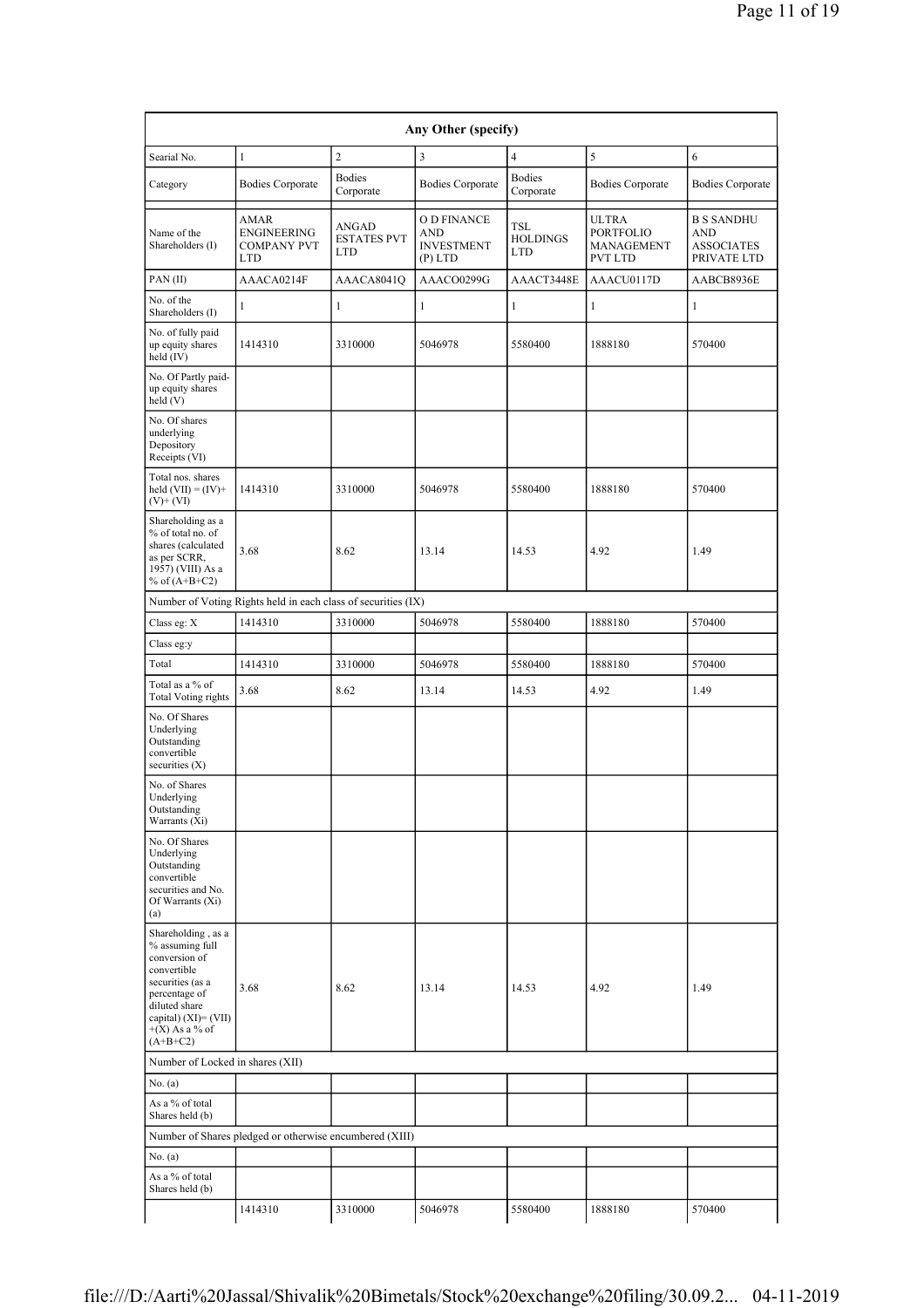| Number of equity<br>shares held in<br>dematerialized<br>form $(XIV)$ |  |  |  |  |  |  |
|----------------------------------------------------------------------|--|--|--|--|--|--|
| Reason for not providing PAN                                         |  |  |  |  |  |  |
| Reason for not<br>providing PAN                                      |  |  |  |  |  |  |
| Shareholder type                                                     |  |  |  |  |  |  |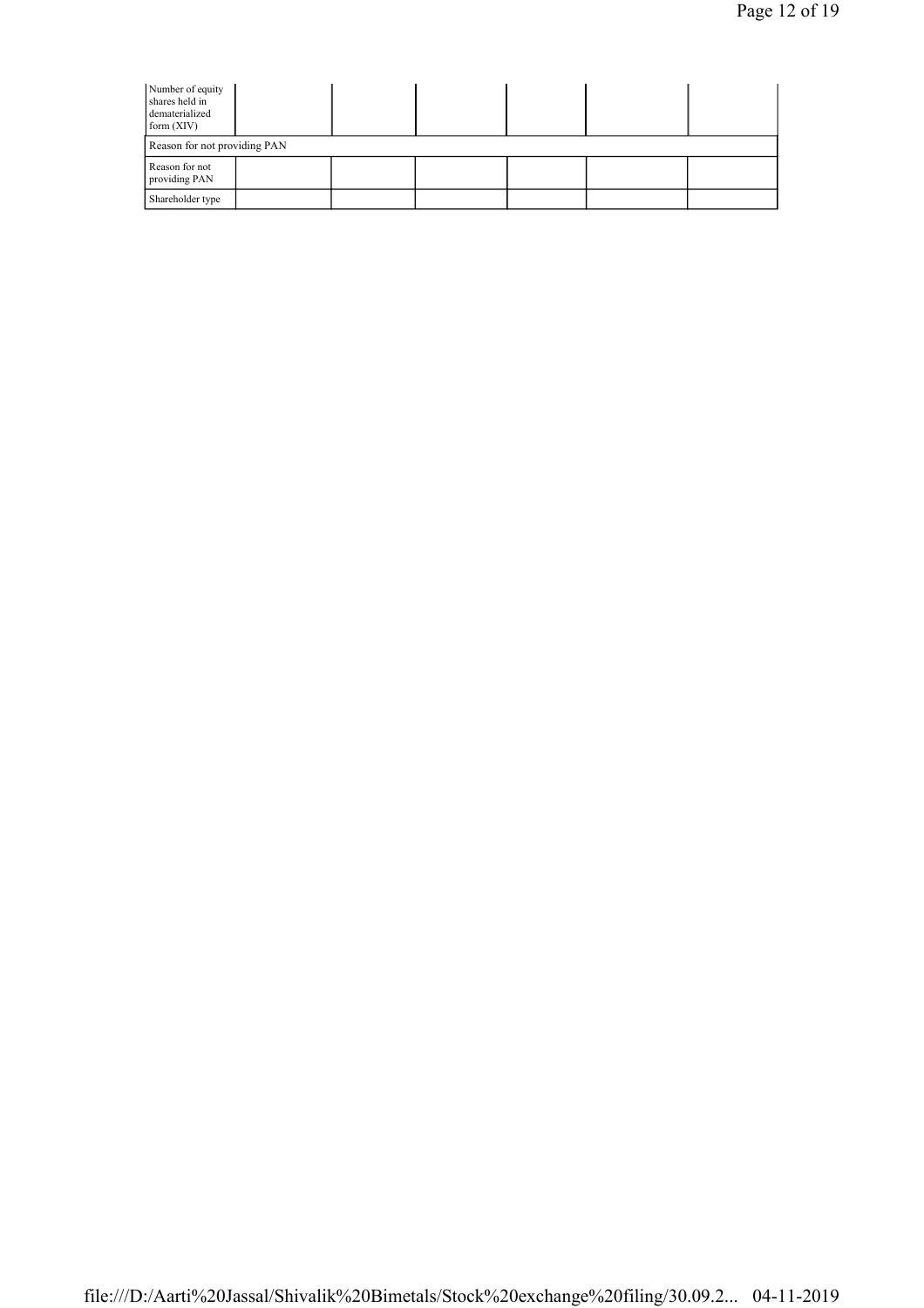| Searial No.                                                                                                                                                                           |                                                               |
|---------------------------------------------------------------------------------------------------------------------------------------------------------------------------------------|---------------------------------------------------------------|
| Category                                                                                                                                                                              | Click here to go back                                         |
| Name of the                                                                                                                                                                           |                                                               |
| Shareholders (I)                                                                                                                                                                      |                                                               |
| PAN(II)                                                                                                                                                                               | Total                                                         |
| No. of the<br>Shareholders (I)                                                                                                                                                        | $\sqrt{6}$                                                    |
| No. of fully paid<br>up equity shares<br>held (IV)                                                                                                                                    | 17810268                                                      |
| No. Of Partly paid-<br>up equity shares<br>held(V)                                                                                                                                    |                                                               |
| No. Of shares<br>underlying<br>Depository<br>Receipts (VI)                                                                                                                            |                                                               |
| Total nos. shares<br>held $(VII) = (IV) +$<br>$(V) + (VI)$                                                                                                                            | 17810268                                                      |
| Shareholding as a<br>% of total no. of<br>shares (calculated<br>as per SCRR,<br>1957) (VIII) As a<br>% of $(A+B+C2)$                                                                  | 46.38                                                         |
|                                                                                                                                                                                       | Number of Voting Rights held in each class of securities (IX) |
| Class eg: $\mathbf X$                                                                                                                                                                 | 17810268                                                      |
| Class eg:y                                                                                                                                                                            |                                                               |
| Total                                                                                                                                                                                 | 17810268                                                      |
| Total as a % of<br><b>Total Voting rights</b>                                                                                                                                         | 46.38                                                         |
| No. Of Shares<br>Underlying<br>Outstanding<br>convertible<br>securities (X)                                                                                                           |                                                               |
| No. of Shares<br>Underlying<br>Outstanding<br>Warrants (Xi)                                                                                                                           |                                                               |
| No. Of Shares<br>Underlying<br>Outstanding<br>convertible<br>securities and No.<br>Of Warrants (Xi)<br>(a)                                                                            |                                                               |
| Shareholding, as a<br>% assuming full<br>conversion of<br>convertible<br>securities (as a<br>percentage of<br>diluted share<br>capital) (XI)= (VII)<br>$+(X)$ As a % of<br>$(A+B+C2)$ | 46.38                                                         |
| Number of Locked in shares (XII)                                                                                                                                                      |                                                               |
| No. (a)                                                                                                                                                                               |                                                               |
| As a % of total<br>Shares held (b)                                                                                                                                                    |                                                               |
|                                                                                                                                                                                       | Number of Shares pledged or otherwise encumbered (XIII)       |
| No. (a)                                                                                                                                                                               |                                                               |
| As a % of total<br>Shares held (b)                                                                                                                                                    |                                                               |
| Number of equity<br>shares held in<br>dematerialized                                                                                                                                  | 17810268                                                      |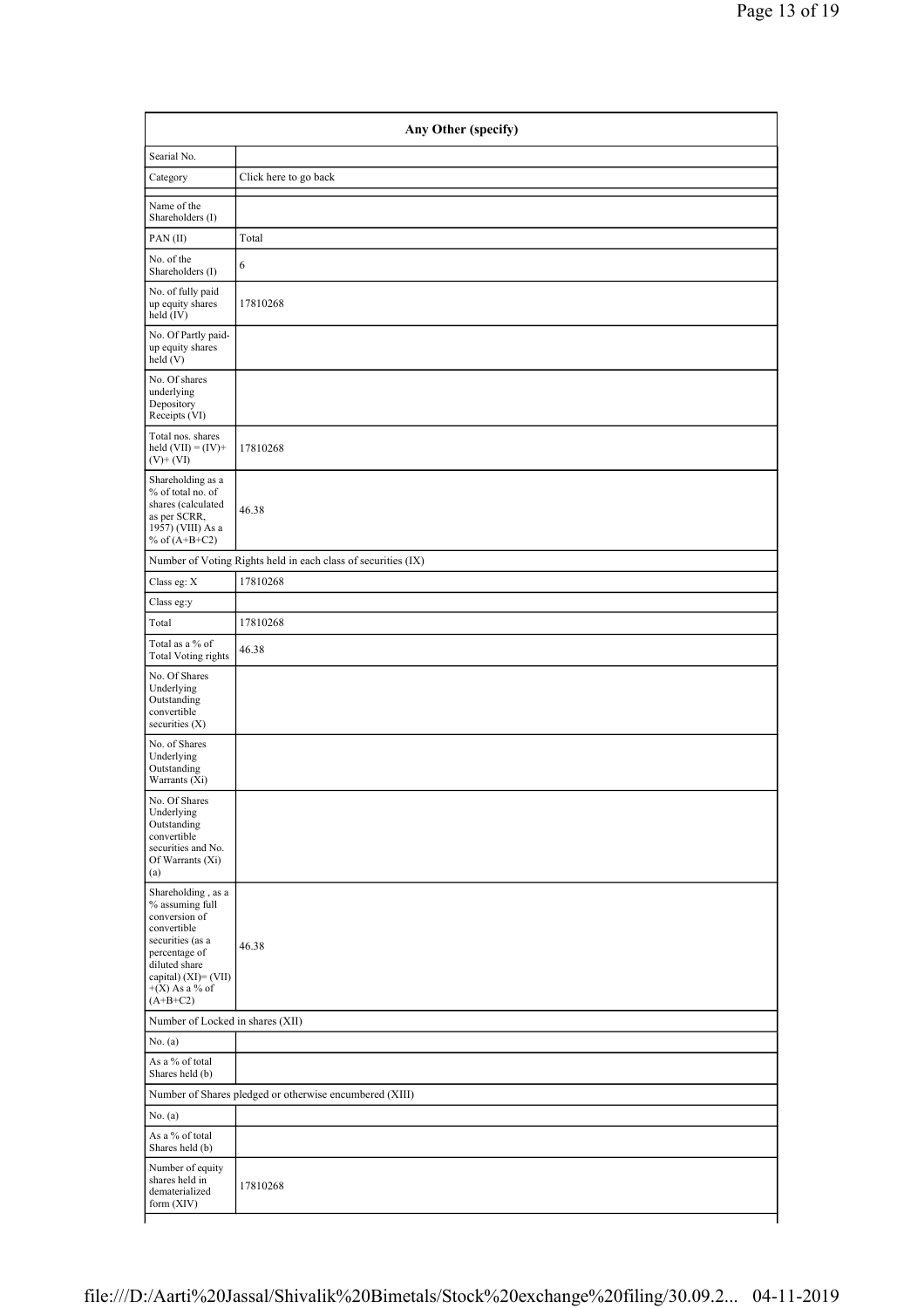| Reason for not providing PAN    |  |  |
|---------------------------------|--|--|
| Reason for not<br>providing PAN |  |  |
| Shareholder type                |  |  |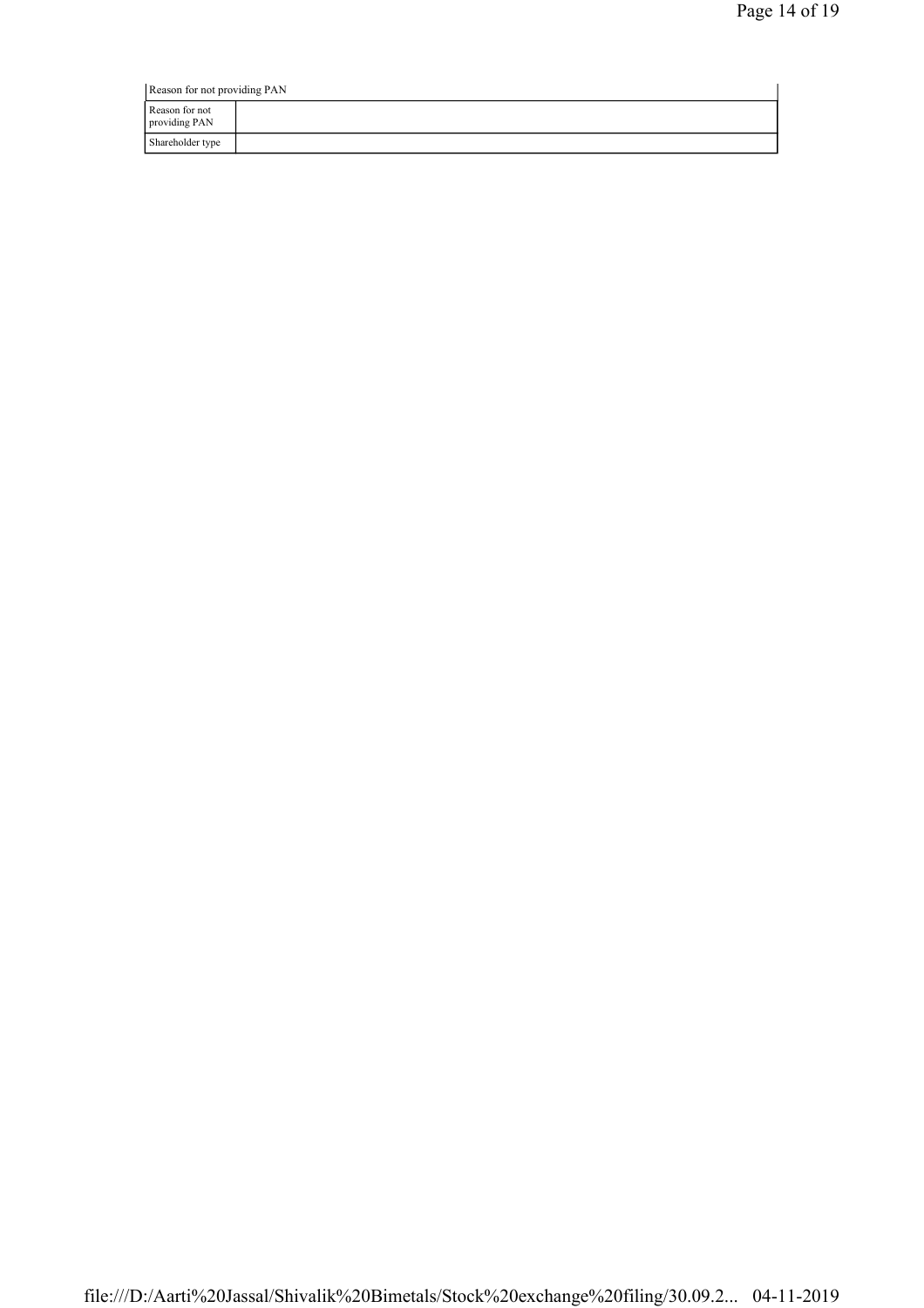| Individuals - ii. Individual shareholders holding nominal share capital in excess of Rs. 2 lakhs.                                                                                     |                                                               |                                                    |                                             |                     |                          |  |  |
|---------------------------------------------------------------------------------------------------------------------------------------------------------------------------------------|---------------------------------------------------------------|----------------------------------------------------|---------------------------------------------|---------------------|--------------------------|--|--|
| Searial No.                                                                                                                                                                           | $\mathbf{1}$                                                  | $\overline{2}$                                     | $\mathfrak{Z}$                              | $\overline{4}$      |                          |  |  |
| Name of the<br>Shareholders (I)                                                                                                                                                       | <b>MAHENDRA</b><br>CHANDULAL DHARU<br>HUF                     | <b>BHAVNA</b><br><b>GOVINDBHAI</b><br><b>DESAI</b> | PREMILABEN<br>MAHENDRAKUMAR<br><b>DHARU</b> | LINCOLN P<br>COELHO | Click here to<br>go back |  |  |
| PAN(II)                                                                                                                                                                               | AALHS4943P                                                    | ABKPD4860C                                         | ACKPD5757H                                  | AEGPC1227D          | Total                    |  |  |
| No. of fully paid<br>up equity shares<br>held (IV)                                                                                                                                    | 518082                                                        | 486000                                             | 419329                                      | 400000              | 1823411                  |  |  |
| No. Of Partly paid-<br>up equity shares<br>held (V)                                                                                                                                   |                                                               |                                                    |                                             |                     |                          |  |  |
| No. Of shares<br>underlying<br>Depository<br>Receipts (VI)                                                                                                                            |                                                               |                                                    |                                             |                     |                          |  |  |
| Total nos. shares<br>held $(VII) = (IV) +$<br>$(V)$ + $(VI)$                                                                                                                          | 518082                                                        | 486000                                             | 419329                                      | 400000              | 1823411                  |  |  |
| Shareholding as a<br>% of total no. of<br>shares (calculated<br>as per SCRR,<br>1957) (VIII) As a<br>% of $(A+B+C2)$                                                                  | 1.35                                                          | 1.27                                               | 1.09                                        | 1.04                | 4.75                     |  |  |
|                                                                                                                                                                                       | Number of Voting Rights held in each class of securities (IX) |                                                    |                                             |                     |                          |  |  |
| Class eg: X                                                                                                                                                                           | 518082                                                        | 486000                                             | 419329                                      | 400000              | 1823411                  |  |  |
| Class eg:y                                                                                                                                                                            |                                                               |                                                    |                                             |                     |                          |  |  |
| Total                                                                                                                                                                                 | 518082                                                        | 486000                                             | 419329                                      | 400000              | 1823411                  |  |  |
| Total as a % of<br><b>Total Voting rights</b>                                                                                                                                         | 1.35                                                          | 1.27                                               | 1.09                                        | 1.04                | 4.75                     |  |  |
| No. Of Shares<br>Underlying<br>Outstanding<br>convertible<br>securities $(X)$                                                                                                         |                                                               |                                                    |                                             |                     |                          |  |  |
| No. of Shares<br>Underlying<br>Outstanding<br>Warrants (Xi)                                                                                                                           |                                                               |                                                    |                                             |                     |                          |  |  |
| No. Of Shares<br>Underlying<br>Outstanding<br>convertible<br>securities and No.<br>Of Warrants (Xi)<br>(a)                                                                            |                                                               |                                                    |                                             |                     |                          |  |  |
| Shareholding, as a<br>% assuming full<br>conversion of<br>convertible<br>securities (as a<br>percentage of<br>diluted share<br>capital) (XI)= (VII)<br>$+(X)$ As a % of<br>$(A+B+C2)$ | 1.35                                                          | 1.27                                               | 1.09                                        | 1.04                | 4.75                     |  |  |
|                                                                                                                                                                                       | Number of Locked in shares (XII)                              |                                                    |                                             |                     |                          |  |  |
| No. (a)                                                                                                                                                                               |                                                               |                                                    |                                             |                     |                          |  |  |
| As a % of total<br>Shares held (b)                                                                                                                                                    |                                                               |                                                    |                                             |                     |                          |  |  |
| Number of equity<br>shares held in<br>dematerialized<br>form (XIV)                                                                                                                    | 518082                                                        | 486000                                             | 419329                                      | 400000              | 1823411                  |  |  |
| Reason for not providing PAN                                                                                                                                                          |                                                               |                                                    |                                             |                     |                          |  |  |
| Reason for not<br>providing PAN                                                                                                                                                       |                                                               |                                                    |                                             |                     |                          |  |  |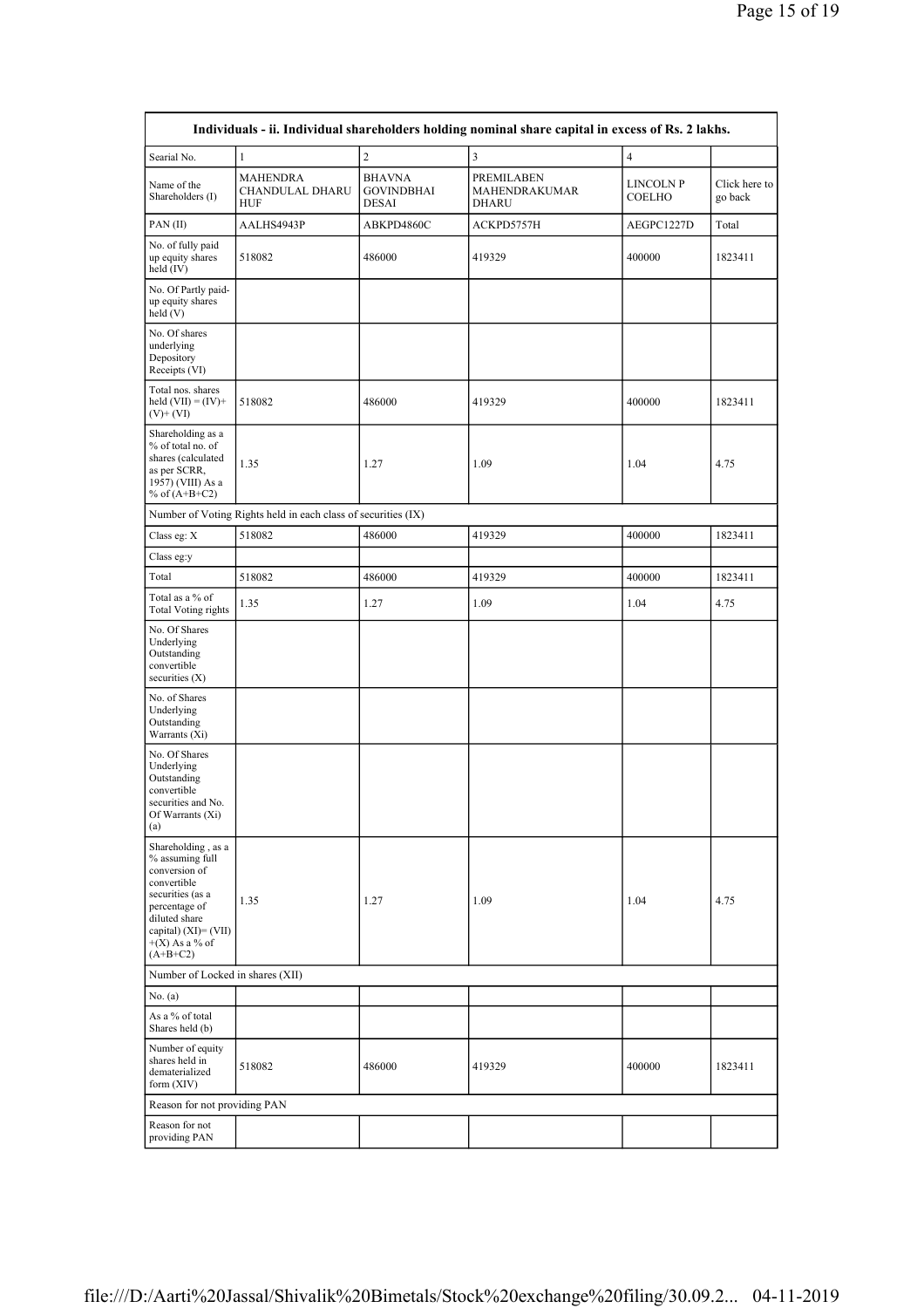| Searial No.                                                                                                                                                                           | $\mathbf{1}$               | $\overline{c}$                                                | 3                            | $\overline{4}$ | 5                   | 6           | $\overline{7}$                             |
|---------------------------------------------------------------------------------------------------------------------------------------------------------------------------------------|----------------------------|---------------------------------------------------------------|------------------------------|----------------|---------------------|-------------|--------------------------------------------|
| Category                                                                                                                                                                              | <b>Bodies</b><br>Corporate | Overseas<br>Corporate Bodies                                  | Non-Resident<br>Indian (NRI) | Trusts         | Clearing<br>Members | <b>IEPF</b> | Unclaimed or Suspense or<br>Escrow Account |
| Category / More<br>than 1 percentage                                                                                                                                                  | Category                   | Category                                                      | Category                     | Category       | Category            | Category    | Category                                   |
| Name of the<br>Shareholders (I)                                                                                                                                                       |                            |                                                               |                              |                |                     |             |                                            |
| PAN(II)                                                                                                                                                                               |                            |                                                               |                              |                |                     |             |                                            |
| No. of the<br>Shareholders (I)                                                                                                                                                        | 66                         | $\overline{4}$                                                | 150                          | $\mathbf{1}$   | 37                  | $\sqrt{2}$  | $\mathbf{1}$                               |
| No. of fully paid<br>up equity shares<br>held $(IV)$                                                                                                                                  | 557409                     | 3359                                                          | 745626                       | 2000           | 53608               | 236976      | 124000                                     |
| No. Of Partly paid-<br>up equity shares<br>held(V)                                                                                                                                    |                            |                                                               |                              |                |                     |             |                                            |
| No. Of shares<br>underlying<br>Depository<br>Receipts (VI)                                                                                                                            |                            |                                                               |                              |                |                     |             |                                            |
| Total nos. shares<br>held $(VII) = (IV) +$<br>$(V)+(VI)$                                                                                                                              | 557409                     | 3359                                                          | 745626                       | 2000           | 53608               | 236976      | 124000                                     |
| Shareholding as a<br>% of total no. of<br>shares (calculated<br>as per SCRR,<br>1957) (VIII) As a<br>% of $(A+B+C2)$                                                                  | 1.45                       | 0.01                                                          | 1.94                         | 0.01           | 0.14                | 0.62        | 0.32                                       |
|                                                                                                                                                                                       |                            | Number of Voting Rights held in each class of securities (IX) |                              |                |                     |             |                                            |
| Class eg: X                                                                                                                                                                           | 557409                     | 3359                                                          | 745626                       | 2000           | 53608               | 236976      | 124000                                     |
| Class eg:y                                                                                                                                                                            |                            |                                                               |                              |                |                     |             |                                            |
| Total                                                                                                                                                                                 | 557409                     | 3359                                                          | 745626                       | 2000           | 53608               | 236976      | 124000                                     |
| Total as a % of<br><b>Total Voting rights</b>                                                                                                                                         | 1.45                       | 0.01                                                          | 1.94                         | 0.01           | 0.14                | 0.62        | 0.32                                       |
| No. Of Shares<br>Underlying<br>Outstanding<br>convertible<br>securities $(X)$                                                                                                         |                            |                                                               |                              |                |                     |             |                                            |
| No. of Shares<br>Underlying<br>Outstanding<br>Warrants (Xi)                                                                                                                           |                            |                                                               |                              |                |                     |             |                                            |
| No. Of Shares<br>Underlying<br>Outstanding<br>convertible<br>securities and No.<br>Of Warrants (Xi)<br>(a)                                                                            |                            |                                                               |                              |                |                     |             |                                            |
| Shareholding, as a<br>% assuming full<br>conversion of<br>convertible<br>securities (as a<br>percentage of<br>diluted share<br>capital) (XI)= (VII)<br>$+(X)$ As a % of<br>$(A+B+C2)$ | 1.45                       | 0.01                                                          | 1.94                         | 0.01           | 0.14                | 0.62        | 0.32                                       |
| Number of Locked in shares (XII)                                                                                                                                                      |                            |                                                               |                              |                |                     |             |                                            |
| No. $(a)$                                                                                                                                                                             |                            |                                                               |                              |                |                     |             |                                            |
| As a % of total<br>Shares held (b)                                                                                                                                                    |                            |                                                               |                              |                |                     |             |                                            |
| Number of equity<br>shares held in<br>dematerialized<br>form $(XIV)$                                                                                                                  | 554409                     | 3359                                                          | 744626                       | 2000           | 53608               | 236976      | 124000                                     |
|                                                                                                                                                                                       |                            |                                                               |                              |                |                     |             |                                            |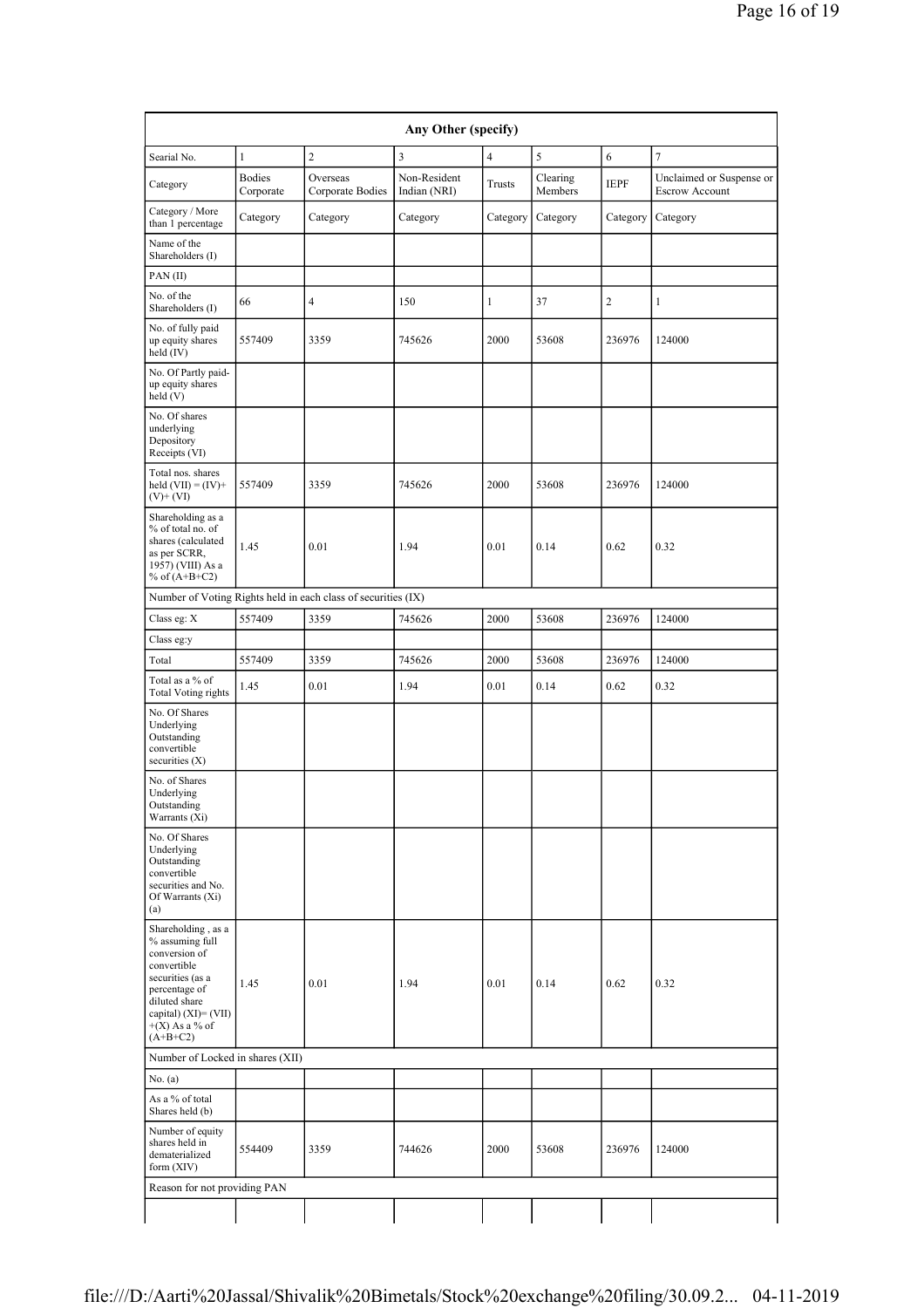| Rea<br>for not<br>. .<br>в.<br>, ILIII<br>$\mathbf{v}$ |  |  |
|--------------------------------------------------------|--|--|
|--------------------------------------------------------|--|--|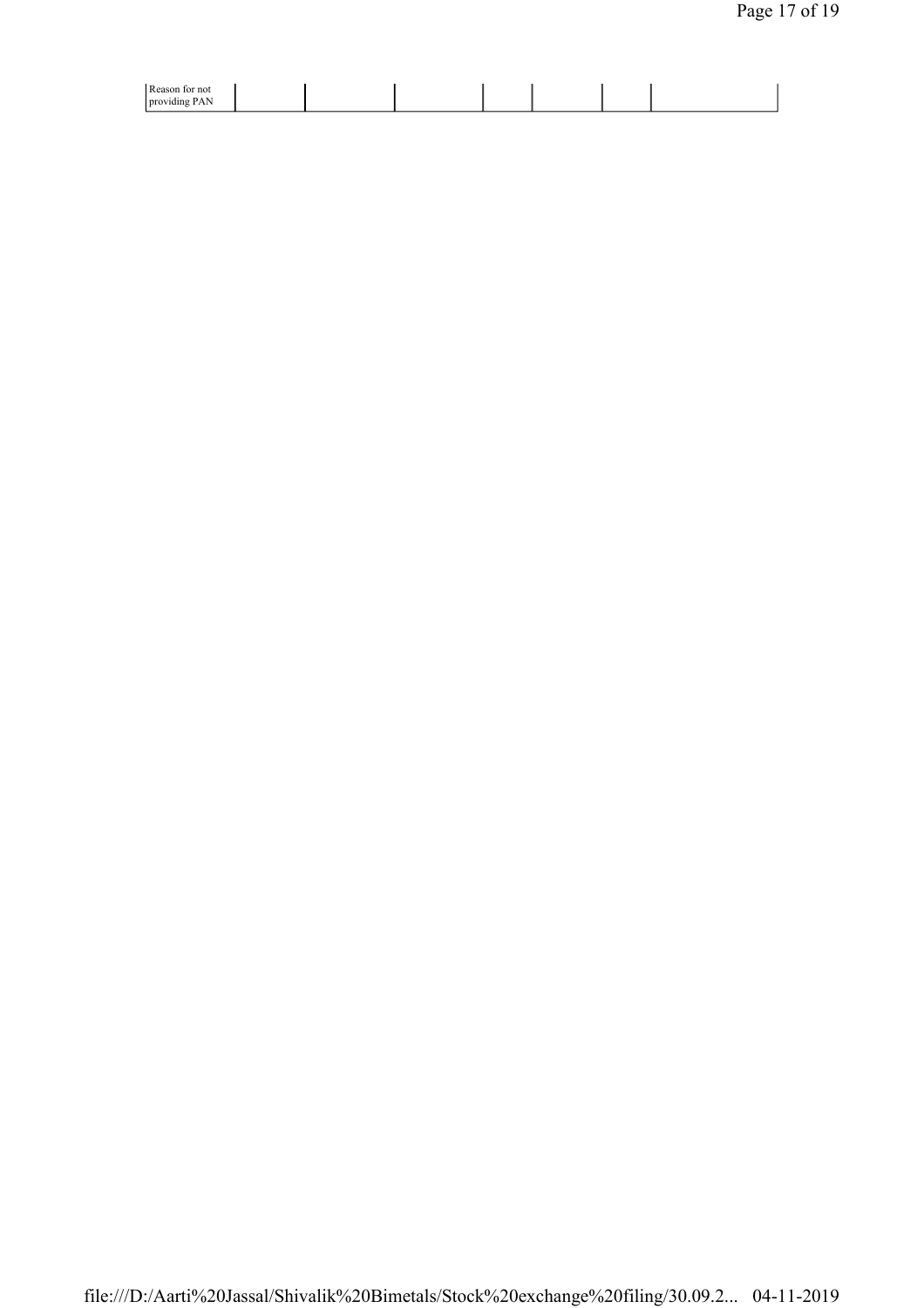| Any Other (specify)                                                                                                                                                                      |                                                               |  |  |  |
|------------------------------------------------------------------------------------------------------------------------------------------------------------------------------------------|---------------------------------------------------------------|--|--|--|
| Searial No.                                                                                                                                                                              |                                                               |  |  |  |
| Category                                                                                                                                                                                 |                                                               |  |  |  |
| Category / More<br>than 1 percentage                                                                                                                                                     |                                                               |  |  |  |
| Name of the<br>Shareholders (I)                                                                                                                                                          | Click here to go back                                         |  |  |  |
| PAN(II)                                                                                                                                                                                  | Total                                                         |  |  |  |
| No. of the<br>Shareholders (I)                                                                                                                                                           | 261                                                           |  |  |  |
| No. of fully paid<br>up equity shares<br>held (IV)                                                                                                                                       | 1722978                                                       |  |  |  |
| No. Of Partly paid-<br>up equity shares<br>held(V)                                                                                                                                       |                                                               |  |  |  |
| No. Of shares<br>underlying<br>Depository<br>Receipts (VI)                                                                                                                               |                                                               |  |  |  |
| Total nos. shares<br>held $(VII) = (IV) +$<br>$(V)$ + $(VI)$                                                                                                                             | 1722978                                                       |  |  |  |
| Shareholding as a<br>% of total no. of<br>shares (calculated<br>as per SCRR,<br>1957) (VIII) As a<br>% of $(A+B+C2)$                                                                     | 4.49                                                          |  |  |  |
|                                                                                                                                                                                          | Number of Voting Rights held in each class of securities (IX) |  |  |  |
| Class eg: X                                                                                                                                                                              | 1722978                                                       |  |  |  |
| Class eg:y                                                                                                                                                                               |                                                               |  |  |  |
| Total                                                                                                                                                                                    | 1722978                                                       |  |  |  |
| Total as a % of<br><b>Total Voting rights</b>                                                                                                                                            | 4.49                                                          |  |  |  |
| No. Of Shares<br>Underlying<br>Outstanding<br>convertible<br>securities $(X)$                                                                                                            |                                                               |  |  |  |
| No. of Shares<br>Underlying<br>Outstanding<br>Warrants (Xi)                                                                                                                              |                                                               |  |  |  |
| No. Of Shares<br>Underlying<br>Outstanding<br>convertible<br>securities and No.<br>Of Warrants (Xi)<br>(a)                                                                               |                                                               |  |  |  |
| Shareholding, as a<br>% assuming full<br>conversion of<br>convertible<br>securities (as a<br>percentage of<br>diluted share<br>capital) $(XI) = (VII)$<br>$+(X)$ As a % of<br>$(A+B+C2)$ | 4.49                                                          |  |  |  |
| Number of Locked in shares (XII)                                                                                                                                                         |                                                               |  |  |  |
| No. (a)                                                                                                                                                                                  |                                                               |  |  |  |
| As a % of total<br>Shares held (b)                                                                                                                                                       |                                                               |  |  |  |
| Number of equity<br>shares held in<br>dematerialized<br>form $(XIV)$                                                                                                                     | 1718978                                                       |  |  |  |
| Reason for not providing PAN                                                                                                                                                             |                                                               |  |  |  |
| Reason for not<br>providing PAN                                                                                                                                                          |                                                               |  |  |  |